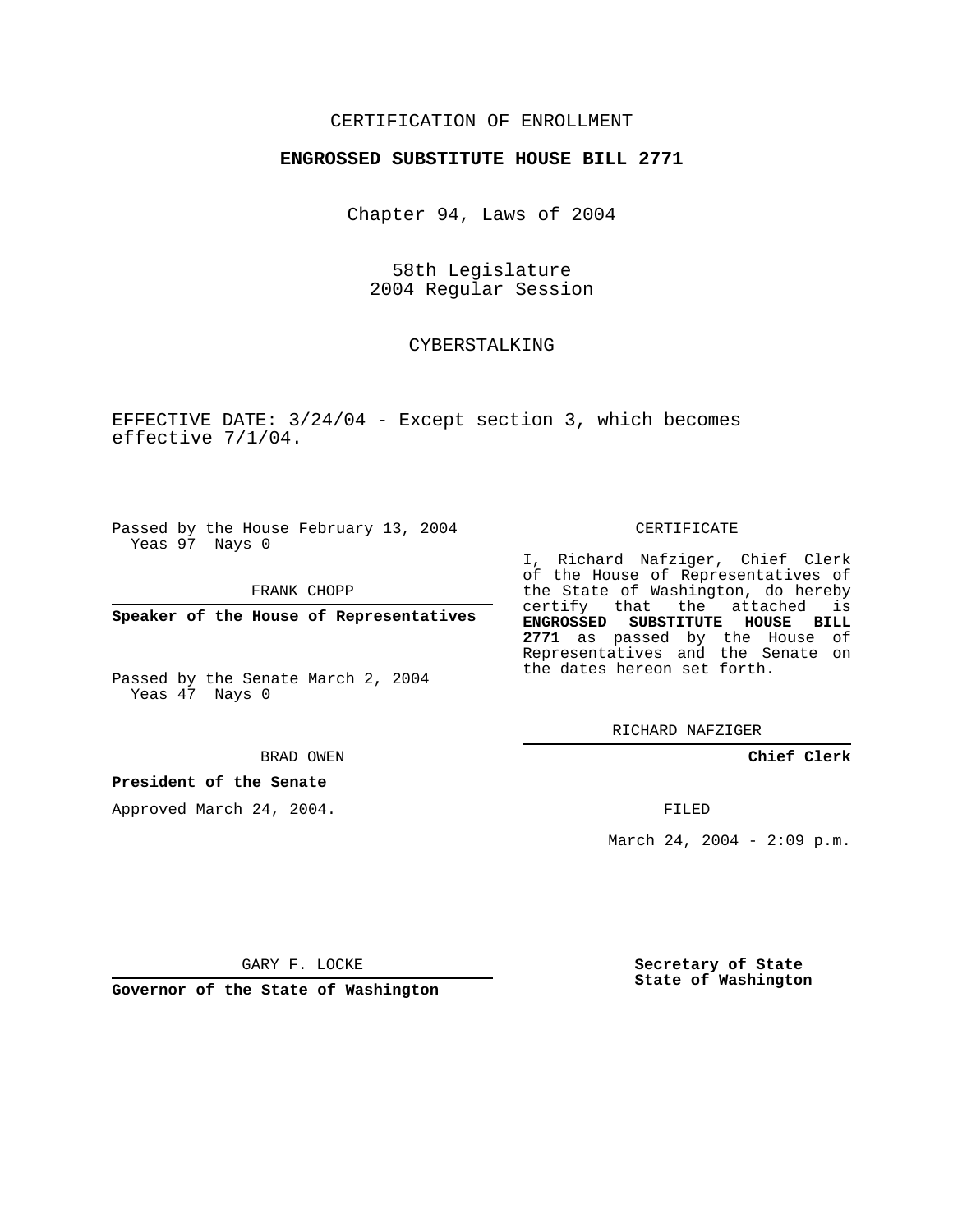# **ENGROSSED SUBSTITUTE HOUSE BILL 2771** \_\_\_\_\_\_\_\_\_\_\_\_\_\_\_\_\_\_\_\_\_\_\_\_\_\_\_\_\_\_\_\_\_\_\_\_\_\_\_\_\_\_\_\_\_

\_\_\_\_\_\_\_\_\_\_\_\_\_\_\_\_\_\_\_\_\_\_\_\_\_\_\_\_\_\_\_\_\_\_\_\_\_\_\_\_\_\_\_\_\_

Passed Legislature - 2004 Regular Session

# **State of Washington 58th Legislature 2004 Regular Session**

**By** House Committee on Criminal Justice & Corrections (originally sponsored by Representatives Sommers, Lantz, Cody, Nixon, Morrell, Hankins, Tom, Kirby, Delvin, Mielke, Pearson, McMahan, Moeller, Dickerson, McIntire, Kenney, Kessler, Conway, Darneille, Sullivan, Schual-Berke, Kagi and Ormsby)

READ FIRST TIME 02/02/04.

 AN ACT Relating to the prevention of cyberstalking; amending RCW 9A.46.060 and 9A.46.100; reenacting and amending RCW 9.94A.515 and 9.94A.515; adding a new section to chapter 9.61 RCW; prescribing penalties; providing an effective date; providing an expiration date; and declaring an emergency.

BE IT ENACTED BY THE LEGISLATURE OF THE STATE OF WASHINGTON:

 NEW SECTION. **Sec. 1.** A new section is added to chapter 9.61 RCW to read as follows:

 (1) A person is guilty of cyberstalking if he or she, with intent to harass, intimidate, torment, or embarrass any other person, and under circumstances not constituting telephone harassment, makes an electronic communication to such other person or a third party:

 (a) Using any lewd, lascivious, indecent, or obscene words, images, or language, or suggesting the commission of any lewd or lascivious act;

 (b) Anonymously or repeatedly whether or not conversation occurs; or

 (c) Threatening to inflict injury on the person or property of the person called or any member of his or her family or household.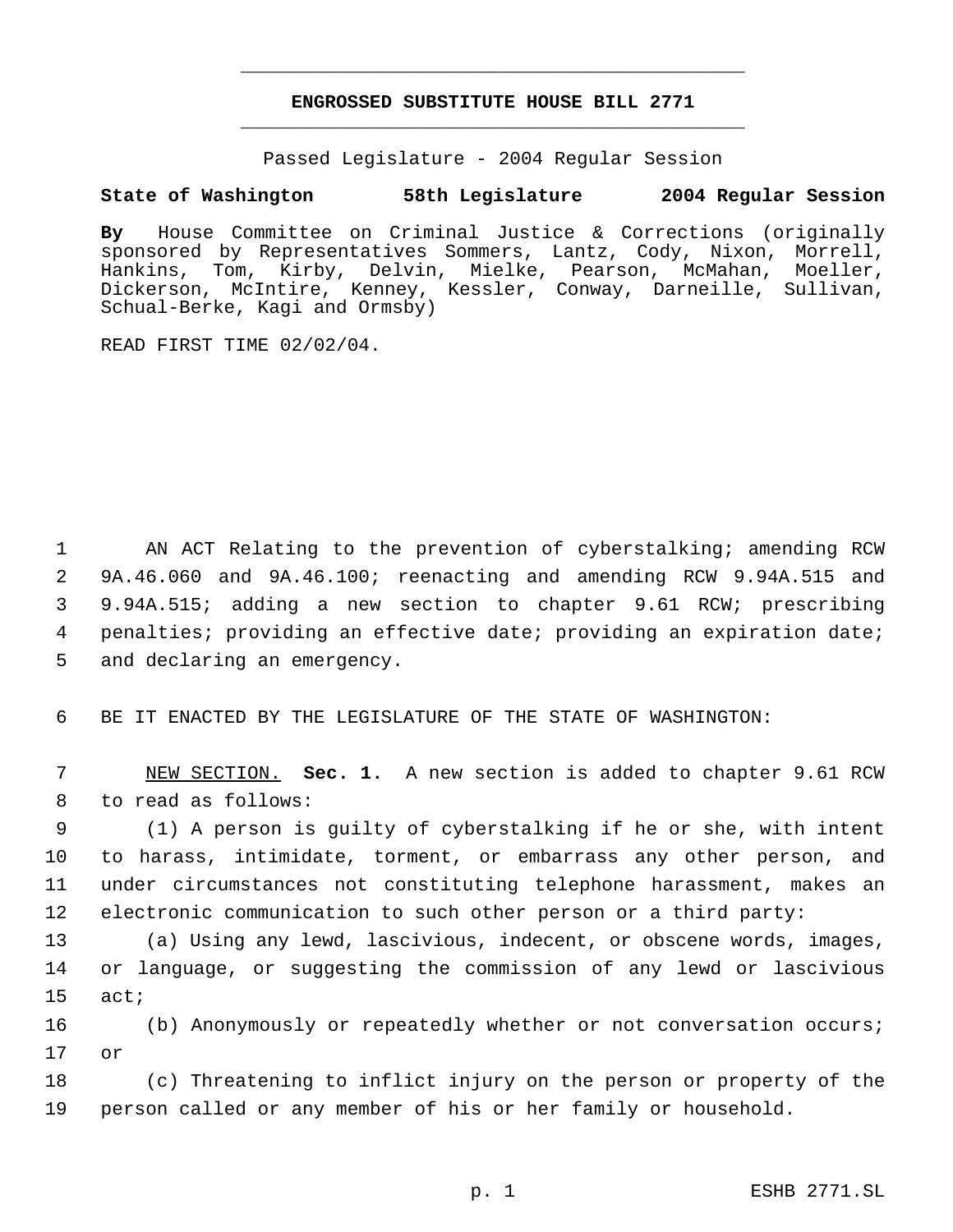(2) Cyberstalking is a gross misdemeanor, except as provided in subsection (3) of this section.

 (3) Cyberstalking is a class C felony if either of the following applies:

 (a) The perpetrator has previously been convicted of the crime of harassment, as defined in RCW 9A.46.060, with the same victim or a member of the victim's family or household or any person specifically named in a no-contact order or no-harassment order in this or any other state; or

 (b) The perpetrator engages in the behavior prohibited under subsection (1)(c) of this section by threatening to kill the person threatened or any other person.

 (4) Any offense committed under this section may be deemed to have been committed either at the place from which the communication was made or at the place where the communication was received.

 (5) For purposes of this section, "electronic communication" means the transmission of information by wire, radio, optical cable, electromagnetic, or other similar means. "Electronic communication" includes, but is not limited to, electronic mail, internet based communications, pager service, and electronic text messaging.

 **Sec. 2.** RCW 9.94A.515 and 2003 c 335 s 4, 2003 c 283 s 32, 2003 c 267 s 2, 2003 c 250 s 13, 2003 c 119 s 7, and 2003 c 52 s 3 are each reenacted and amended to read as follows:

| 24 |     | <b>TABLE 2</b>                    |
|----|-----|-----------------------------------|
| 25 |     | <b>CRIMES INCLUDED WITHIN</b>     |
| 26 |     | <b>EACH SERIOUSNESS LEVEL</b>     |
| 27 | XVI | Aggravated Murder 1 (RCW)         |
| 28 |     | 10.95.020)                        |
| 29 | XV  | Homicide by abuse (RCW 9A.32.055) |
| 30 |     | Malicious explosion 1 (RCW)       |
| 31 |     | 70.74.280(1)                      |
| 32 |     | Murder 1 (RCW 9A.32.030)          |
| 33 | XIV | Murder 2 (RCW 9A.32.050)          |
| 34 |     | Trafficking 1 (RCW 9A.40.100(1))  |
|    |     |                                   |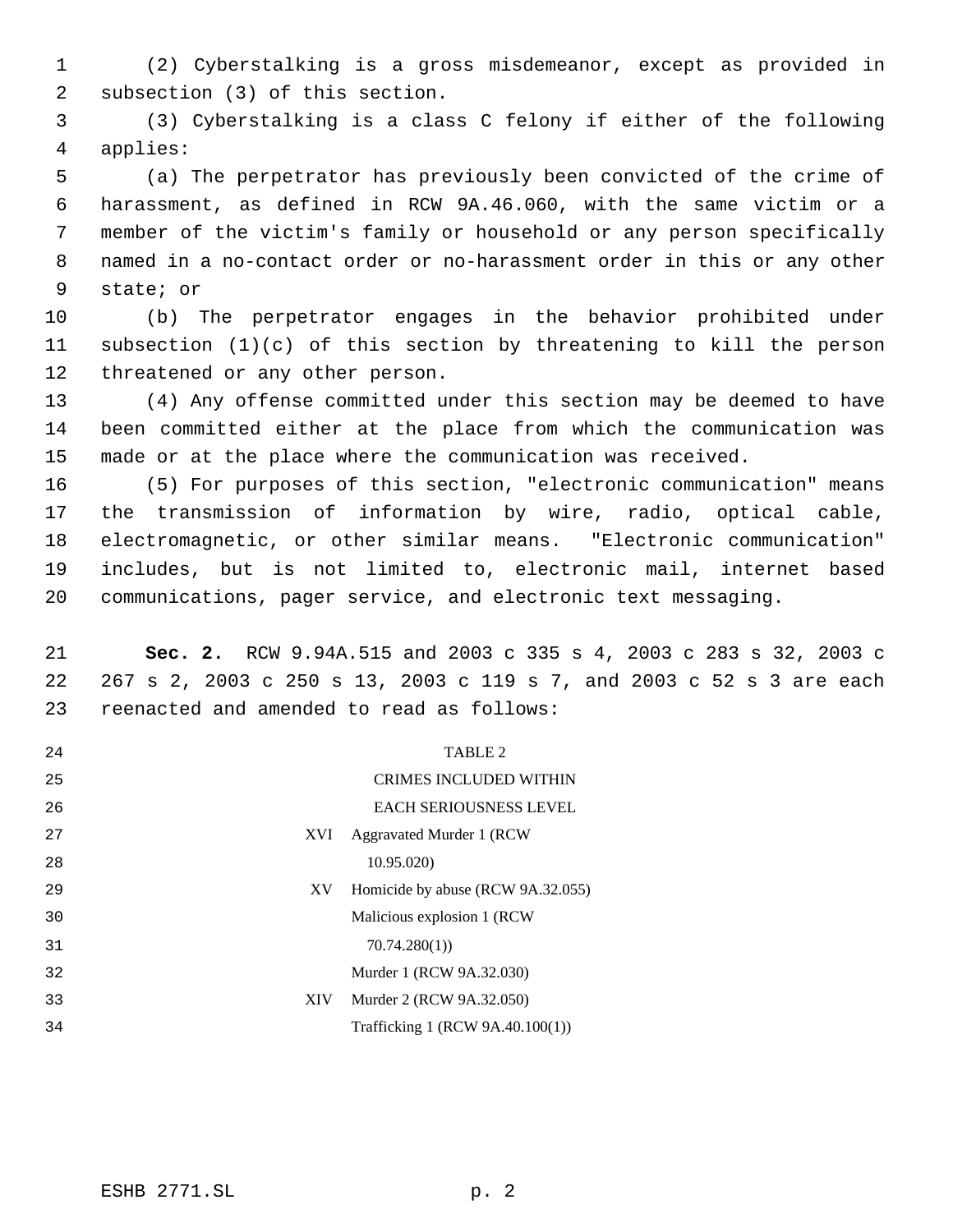| 1  | XIII<br>Malicious explosion 2 (RCW) |                                         |
|----|-------------------------------------|-----------------------------------------|
| 2  | 70.74.280(2)                        |                                         |
| 3  |                                     | Malicious placement of an explosive 1   |
| 4  | (RCW 70.74.270(1))                  |                                         |
| 5  | XII<br>Assault 1 (RCW 9A.36.011)    |                                         |
| 6  |                                     | Assault of a Child 1 (RCW 9A.36.120)    |
| 7  |                                     | Malicious placement of an imitation     |
| 8  |                                     | device 1 (RCW 70.74.272(1)(a))          |
| 9  | Rape 1 (RCW 9A.44.040)              |                                         |
| 10 |                                     | Rape of a Child 1 (RCW 9A.44.073)       |
| 11 |                                     | Trafficking 2 (RCW 9A.40.100(2))        |
| 12 | ΧI                                  | Manslaughter 1 (RCW 9A.32.060)          |
| 13 | Rape 2 (RCW 9A.44.050)              |                                         |
| 14 |                                     | Rape of a Child 2 (RCW 9A.44.076)       |
| 15 | X                                   | Child Molestation 1 (RCW 9A.44.083)     |
| 16 |                                     | Indecent Liberties (with forcible       |
| 17 | compulsion) (RCW                    |                                         |
| 18 | 9A.44.100(1)(a)                     |                                         |
| 19 |                                     | Kidnapping 1 (RCW 9A.40.020)            |
| 20 |                                     | Leading Organized Crime (RCW            |
| 21 | 9A.82.060(1)(a)                     |                                         |
| 22 | Malicious explosion 3 (RCW          |                                         |
| 23 | 70.74.280(3)                        |                                         |
| 24 |                                     | Manufacture of methamphetamine          |
| 25 | (RCW 69.50.401(a)(1)(ii))           |                                         |
| 26 | Over 18 and deliver heroin,         |                                         |
| 27 |                                     | methamphetamine, a narcotic             |
| 28 | from Schedule I or II, or           |                                         |
| 29 |                                     | flunitrazepam from Schedule IV          |
| 30 |                                     | to someone under 18 (RCW                |
| 31 | 69.50.406)                          |                                         |
| 32 |                                     | <b>Sexually Violent Predator Escape</b> |
| 33 | (RCW 9A.76.115)                     |                                         |
| 34 | IX                                  | Assault of a Child 2 (RCW 9A.36.130)    |
| 35 |                                     | Controlled Substance Homicide (RCW      |
| 36 | 69.50.415)                          |                                         |
|    |                                     |                                         |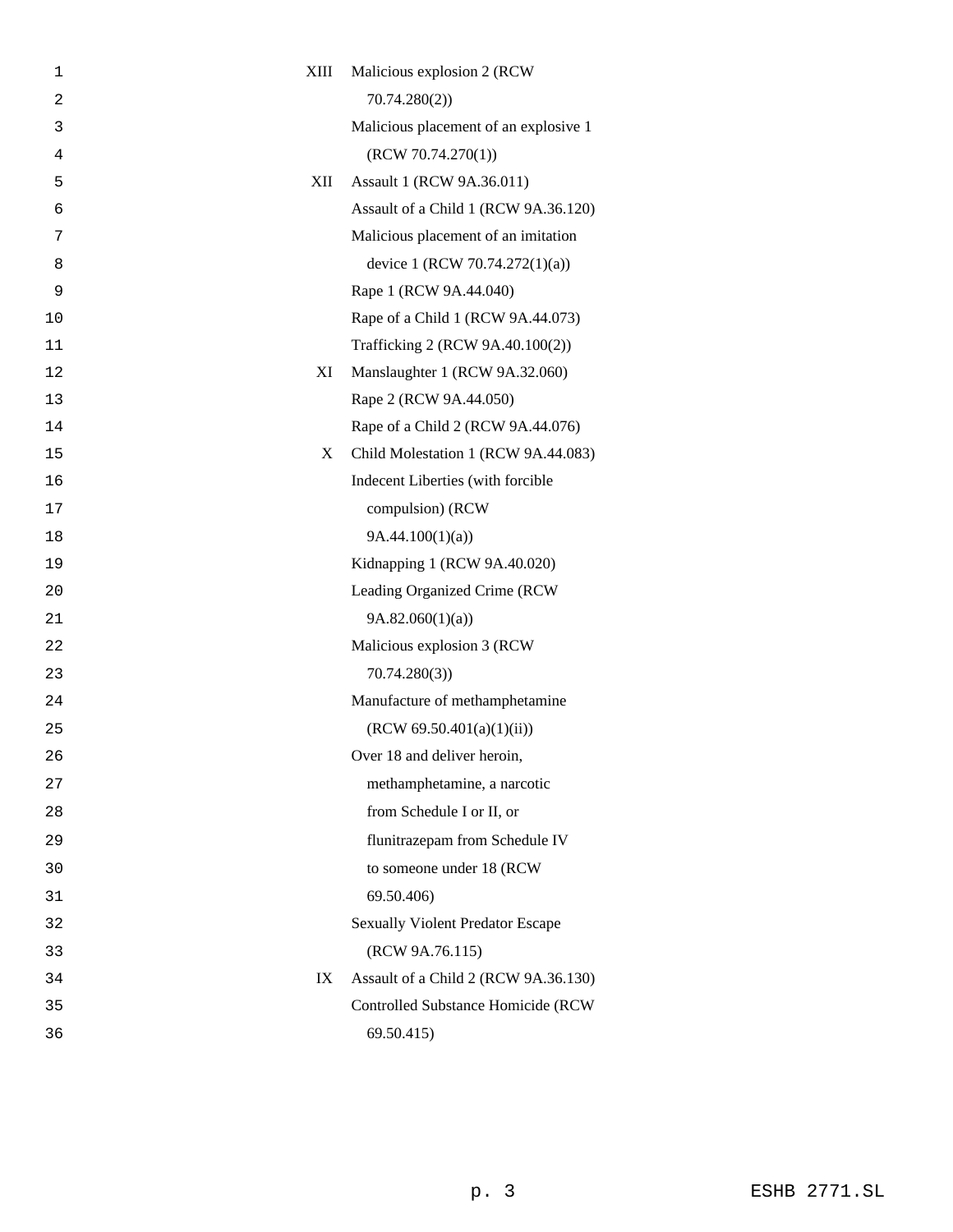| 1              | Explosive devices prohibited (RCW      |
|----------------|----------------------------------------|
| $\overline{2}$ | 70.74.180)                             |
| 3              | Hit and Run--Death (RCW                |
| 4              | 46.52.020(4)(a)                        |
| 5              | Homicide by Watercraft, by being       |
| 6              | under the influence of intoxicating    |
| 7              | liquor or any drug (RCW                |
| 8              | 79A.60.050)                            |
| 9              | Inciting Criminal Profiteering (RCW    |
| 10             | 9A.82.060(1)(b)                        |
| 11             | Malicious placement of an explosive 2  |
| 12             | (RCW 70.74.270(2))                     |
| 13             | Over 18 and deliver narcotic from      |
| 14             | Schedule III, IV, or V or a            |
| 15             | nonnarcotic, except flunitrazepam      |
| 16             | or methamphetamine, from               |
| 17             | Schedule I-V to someone under 18       |
| 18             | and 3 years junior (RCW)               |
| 19             | 69.50.406)                             |
| 20             | Robbery 1 (RCW 9A.56.200)              |
| 21             | Sexual Exploitation (RCW 9.68A.040)    |
| 22             | Vehicular Homicide, by being under     |
| 23             | the influence of intoxicating          |
| 24             | liquor or any drug (RCW                |
| 25             | 46.61.520                              |
| 26             | Arson 1 (RCW 9A.48.020)<br><b>VIII</b> |
| 27             | Deliver or possess with intent to      |
| 28             | deliver methamphetamine (RCW           |
| 29             | 69.50.401(a)(1)(ii)                    |
| 30             | Homicide by Watercraft, by the         |
| 31             | operation of any vessel in a           |
| 32             | reckless manner (RCW                   |
| 33             | 79A.60.050)                            |
| 34             | Manslaughter 2 (RCW 9A.32.070)         |
| 35             | Manufacture, deliver, or possess with  |
| 36             | intent to deliver amphetamine          |
| 37             | (RCW 69.50.401(a)(1)(ii))              |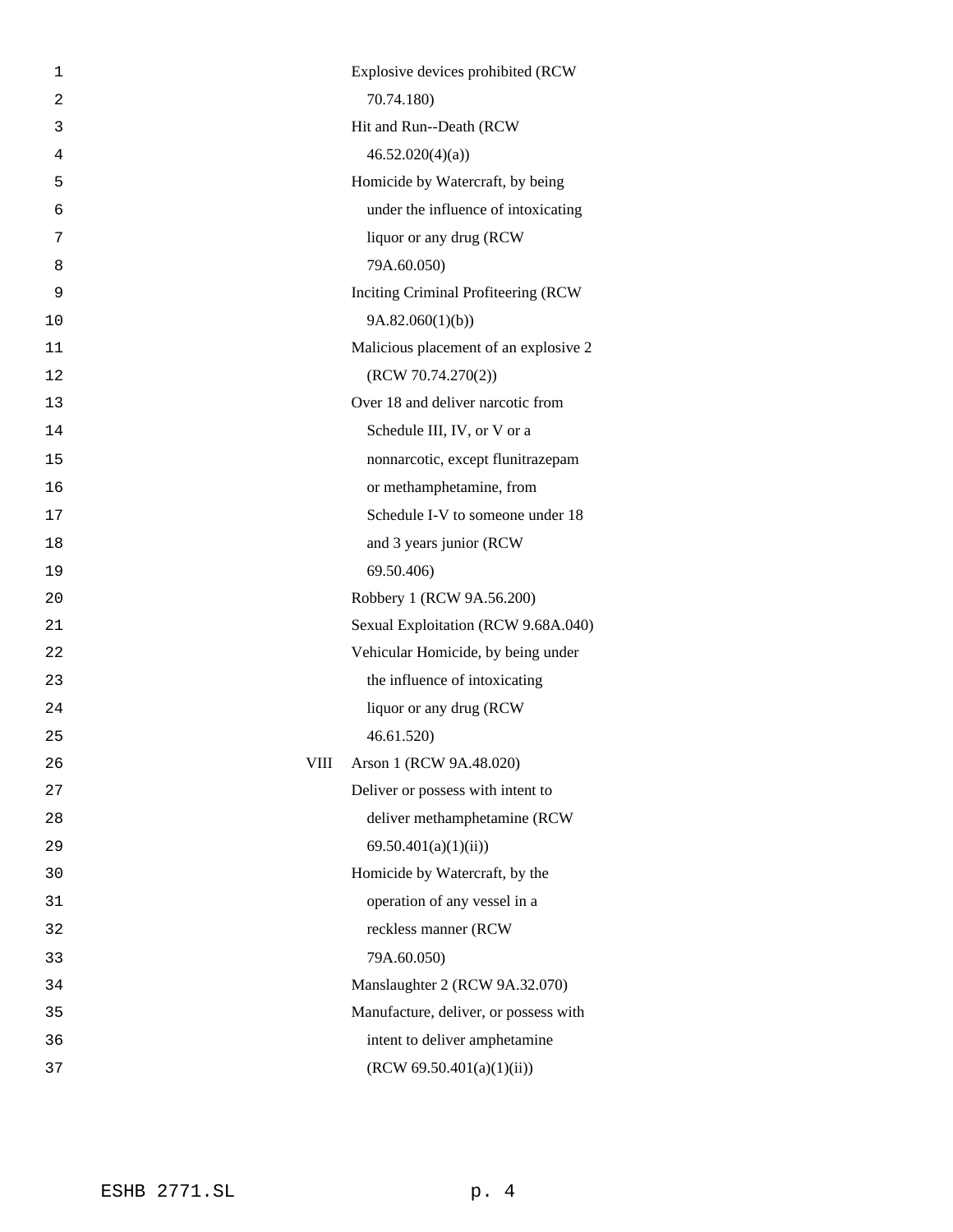| 1              | Manufacture, deliver, or possess with |
|----------------|---------------------------------------|
| $\overline{2}$ | intent to deliver heroin or cocaine   |
| 3              | (RCW 69.50.401(a)(1)(i))              |
| 4              | Possession of Ephedrine or any of its |
| 5              | Salts or Isomers or Salts of          |
| 6              | Isomers, Pseudoephedrine or any       |
| 7              | of its Salts or Isomers or Salts of   |
| 8              | Isomers, Pressurized Ammonia          |
| 9              | Gas, or Pressurized Ammonia Gas       |
| 10             | Solution with intent to               |
| 11             | manufacture methamphetamine           |
| 12             | (RCW 69.50.440)                       |
| 13             | Promoting Prostitution 1 (RCW         |
| 14             | 9A.88.070)                            |
| 15             | Selling for profit (controlled or     |
| 16             | counterfeit) any controlled           |
| 17             | substance (RCW 69.50.410)             |
| 18             | Theft of Ammonia (RCW 69.55.010)      |
| 19             | Vehicular Homicide, by the operation  |
| 20             | of any vehicle in a reckless          |
| 21             | manner (RCW 46.61.520)                |
| 22             | Burglary 1 (RCW 9A.52.020)<br>VII     |
| 23             | Child Molestation 2 (RCW 9A.44.086)   |
| 24             | Civil Disorder Training (RCW          |
| 25             | 9A.48.120)                            |
| 26             | Dealing in depictions of minor        |
| 27             | engaged in sexually explicit          |
| 28             | conduct (RCW 9.68A.050)               |
| 29             | Drive-by Shooting (RCW 9A.36.045)     |
| 30             | Homicide by Watercraft, by disregard  |
| 31             | for the safety of others (RCW         |
| 32             | 79A.60.050)                           |
| 33             | Indecent Liberties (without forcible  |
| 34             | compulsion) (RCW 9A.44.100(1)         |
| 35             | $(b)$ and $(c)$ )                     |
| 36             | Introducing Contraband 1 (RCW         |
| 37             | 9A.76.140)                            |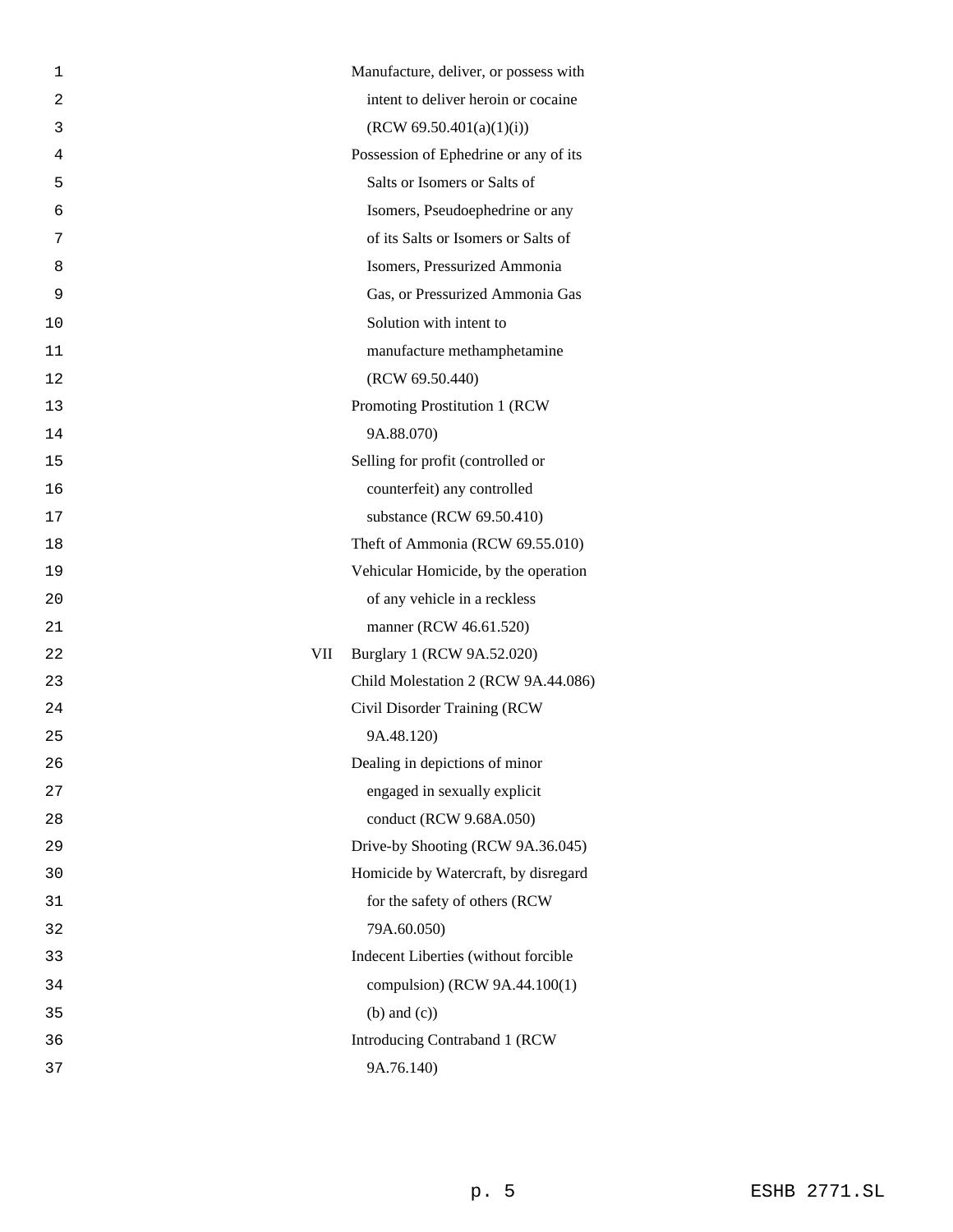| 1              | Involving a minor in drug dealing       |
|----------------|-----------------------------------------|
| $\overline{2}$ | (RCW 69.50.401(f))                      |
| 3              | Malicious placement of an explosive 3   |
| 4              | (RCW 70.74.270(3))                      |
| 5              | Sending, bringing into state depictions |
| 6              | of minor engaged in sexually            |
| 7              | explicit conduct (RCW                   |
| 8              | 9.68A.060)                              |
| 9              | Unlawful Possession of a Firearm in     |
| 10             | the first degree (RCW                   |
| 11             | 9.41.040(1)(a)                          |
| 12             | Use of a Machine Gun in Commission      |
| 13             | of a Felony (RCW 9.41.225)              |
| 14             | Vehicular Homicide, by disregard for    |
| 15             | the safety of others (RCW               |
| 16             | 46.61.520                               |
| 17             | VI<br>Bail Jumping with Murder 1 (RCW   |
| 18             | 9A.76.170(3)(a)                         |
| 19             | Bribery (RCW 9A.68.010)                 |
| 20             | Incest 1 (RCW $9A.64.020(1)$ )          |
| 21             | Intimidating a Judge (RCW               |
| 22             | 9A.72.160)                              |
| 23             | Intimidating a Juror/Witness (RCW       |
| 24             | 9A.72.110, 9A.72.130)                   |
| 25             | Malicious placement of an imitation     |
| 26             | device 2 (RCW 70.74.272(1)(b))          |
| 27             | Manufacture, deliver, or possess with   |
| 28             | intent to deliver narcotics from        |
| 29             | Schedule I or II (except heroin or      |
| 30             | cocaine) or flunitrazepam from          |
| 31             | Schedule IV (RCW                        |
| 32             | 69.50.401(a)(1)(i)                      |
| 33             | Rape of a Child 3 (RCW 9A.44.079)       |
| 34             | Theft of a Firearm (RCW 9A.56.300)      |
| 35             | Unlawful Storage of Ammonia (RCW        |
| 36             | 69.55.020)                              |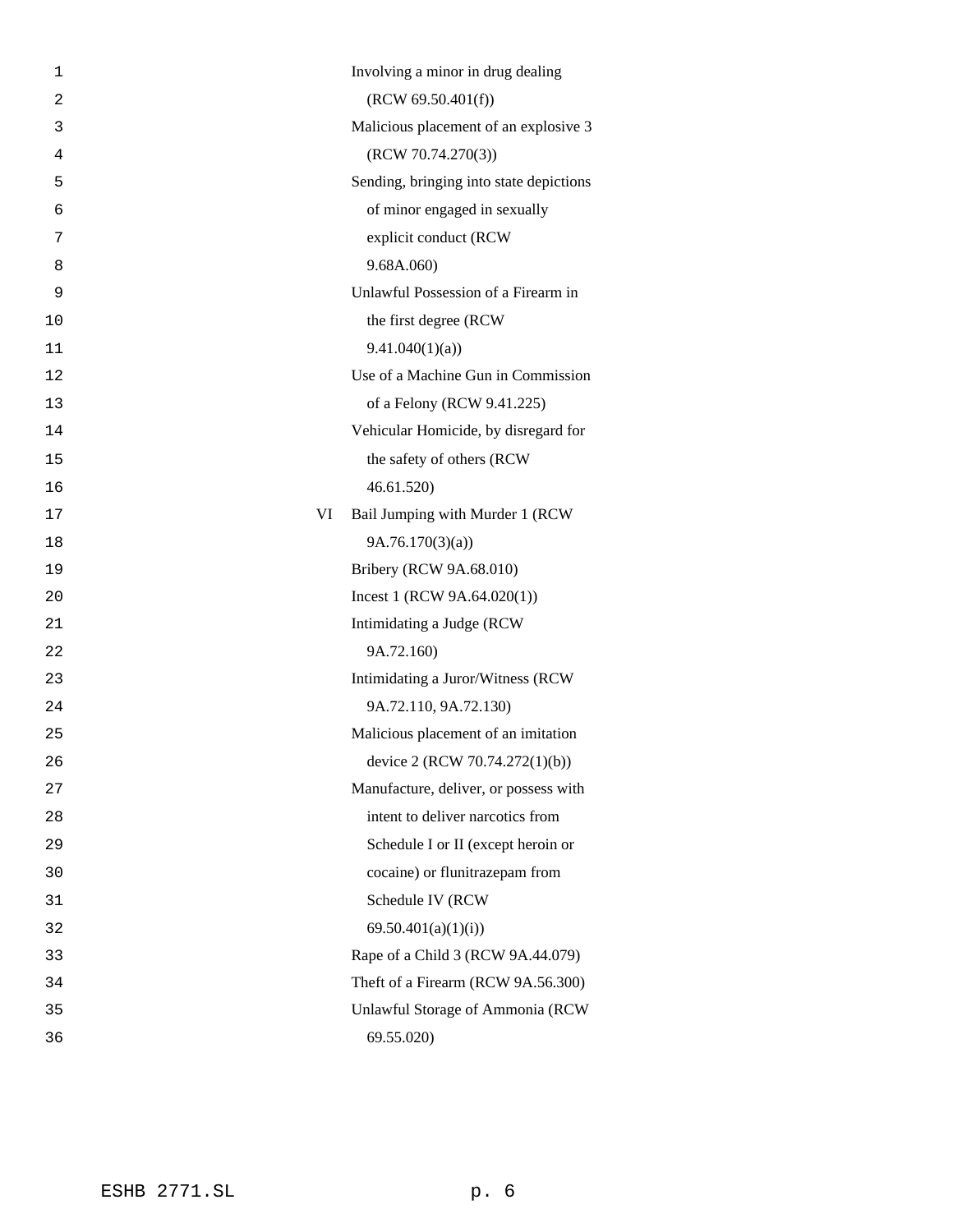| 1  | V | Abandonment of dependent person 1       |
|----|---|-----------------------------------------|
| 2  |   | (RCW 9A.42.060)                         |
| 3  |   | Advancing money or property for         |
| 4  |   | extortionate extension of credit        |
| 5  |   | (RCW 9A.82.030)                         |
| 6  |   | Bail Jumping with class A Felony        |
| 7  |   | (RCW 9A.76.170(3)(b))                   |
| 8  |   | Child Molestation 3 (RCW 9A.44.089)     |
| 9  |   | Criminal Mistreatment 1 (RCW            |
| 10 |   | 9A.42.020)                              |
| 11 |   | Custodial Sexual Misconduct 1 (RCW      |
| 12 |   | 9A.44.160)                              |
| 13 |   | Delivery of imitation controlled        |
| 14 |   | substance by person eighteen or         |
| 15 |   | over to person under eighteen           |
| 16 |   | (RCW 69.52.030(2))                      |
| 17 |   | Domestic Violence Court Order           |
| 18 |   | Violation (RCW 10.99.040,               |
| 19 |   | 10.99.050, 26.09.300, 26.10.220,        |
| 20 |   | 26.26.138, 26.50.110, 26.52.070,        |
| 21 |   | or 74.34.145)                           |
| 22 |   | Extortion 1 (RCW 9A.56.120)             |
| 23 |   | <b>Extortionate Extension of Credit</b> |
| 24 |   | (RCW 9A.82.020)                         |
| 25 |   | <b>Extortionate Means to Collect</b>    |
| 26 |   | <b>Extensions of Credit (RCW</b>        |
| 27 |   | 9A.82.040)                              |
| 28 |   | Incest 2 (RCW 9A.64.020(2))             |
| 29 |   | Kidnapping 2 (RCW 9A.40.030)            |
| 30 |   | Perjury 1 (RCW 9A.72.020)               |
| 31 |   | Persistent prison misbehavior (RCW      |
| 32 |   | 9.94.070)                               |
| 33 |   | Possession of a Stolen Firearm (RCW     |
| 34 |   | 9A.56.310)                              |
| 35 |   | Rape 3 (RCW 9A.44.060)                  |
| 36 |   | Rendering Criminal Assistance 1         |
| 37 |   | (RCW 9A.76.070)                         |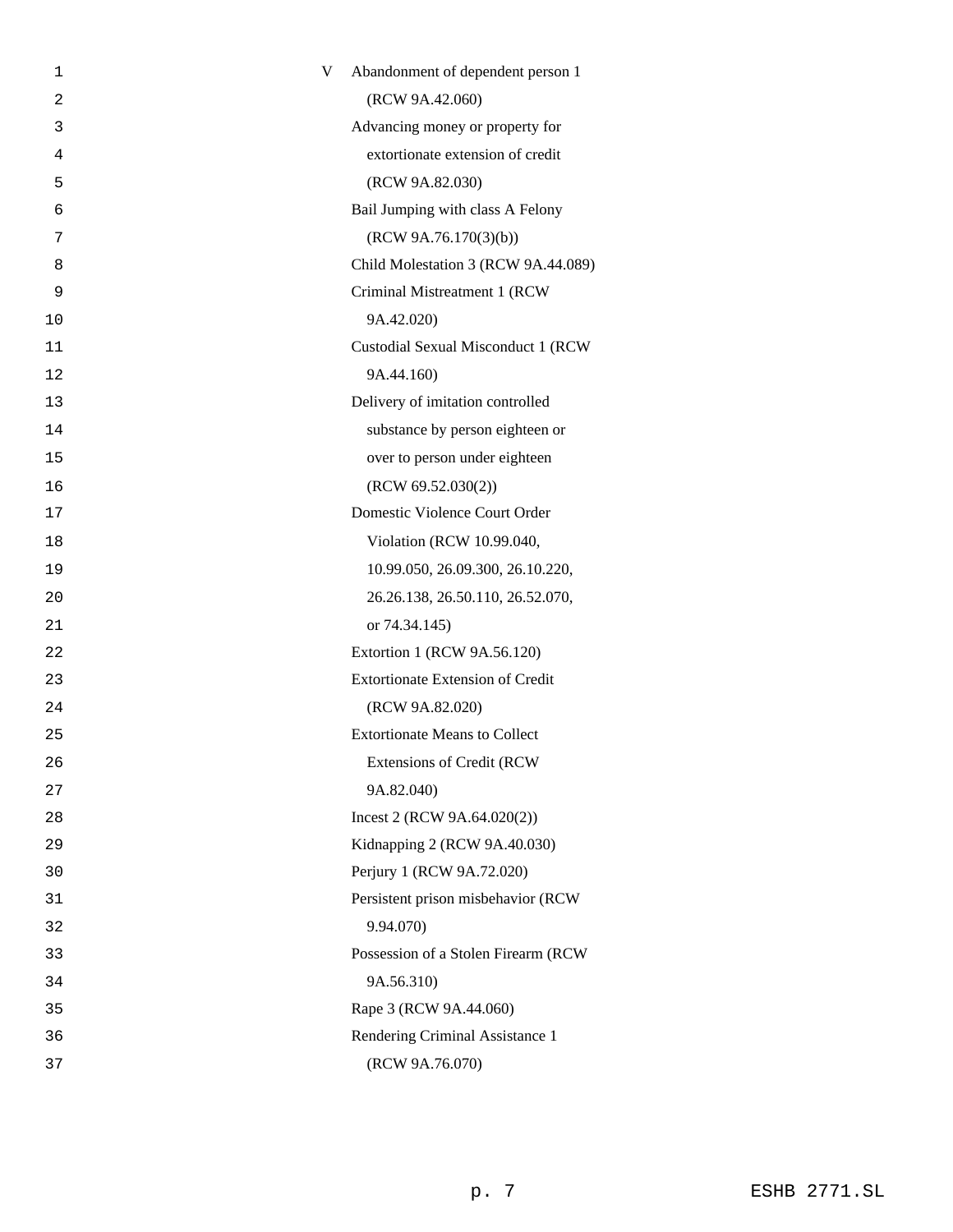| 1              |    | Sexual Misconduct with a Minor 1         |
|----------------|----|------------------------------------------|
| $\overline{2}$ |    | (RCW 9A.44.093)                          |
| 3              |    | <b>Sexually Violating Human Remains</b>  |
| 4              |    | (RCW 9A.44.105)                          |
| 5              |    | <b>Stalking (RCW 9A.46.110)</b>          |
| 6              |    | Taking Motor Vehicle Without             |
| 7              |    | Permission 1 (RCW                        |
| 8              |    | 9A.56.070(1)                             |
| 9              | IV | Arson 2 (RCW 9A.48.030)                  |
| 10             |    | Assault 2 (RCW 9A.36.021)                |
| 11             |    | Assault by Watercraft (RCW               |
| 12             |    | 79A.60.060)                              |
| 13             |    | Bribing a Witness/Bribe Received by      |
| 14             |    | Witness (RCW 9A.72.090,                  |
| 15             |    | 9A.72.100)                               |
| 16             |    | Cheating 1 (RCW 9.46.1961)               |
| 17             |    | <b>Commercial Bribery (RCW</b>           |
| 18             |    | 9A.68.060)                               |
| 19             |    | Counterfeiting (RCW 9.16.035(4))         |
| 20             |    | Endangerment with a Controlled           |
| 21             |    | Substance (RCW 9A.42.100)                |
| 22             |    | Escape 1 (RCW 9A.76.110)                 |
| 23             |    | Hit and Run--Injury (RCW                 |
| 24             |    | 46.52.020(4)(b)                          |
| 25             |    | Hit and Run with Vessel--Injury          |
| 26             |    | Accident (RCW 79A.60.200(3))             |
| 27             |    | Identity Theft 1 (RCW $9.35.020(2)(a)$ ) |
| 28             |    | Indecent Exposure to Person Under        |
| 29             |    | Age Fourteen (subsequent sex             |
| 30             |    | offense) (RCW 9A.88.010)                 |
| 31             |    | Influencing Outcome of Sporting          |
| 32             |    | Event (RCW 9A.82.070)                    |
| 33             |    | Knowingly Trafficking in Stolen          |
| 34             |    | Property (RCW 9A.82.050(2))              |
| 35             |    | Malicious Harassment (RCW                |
| 36             |    | 9A.36.080)                               |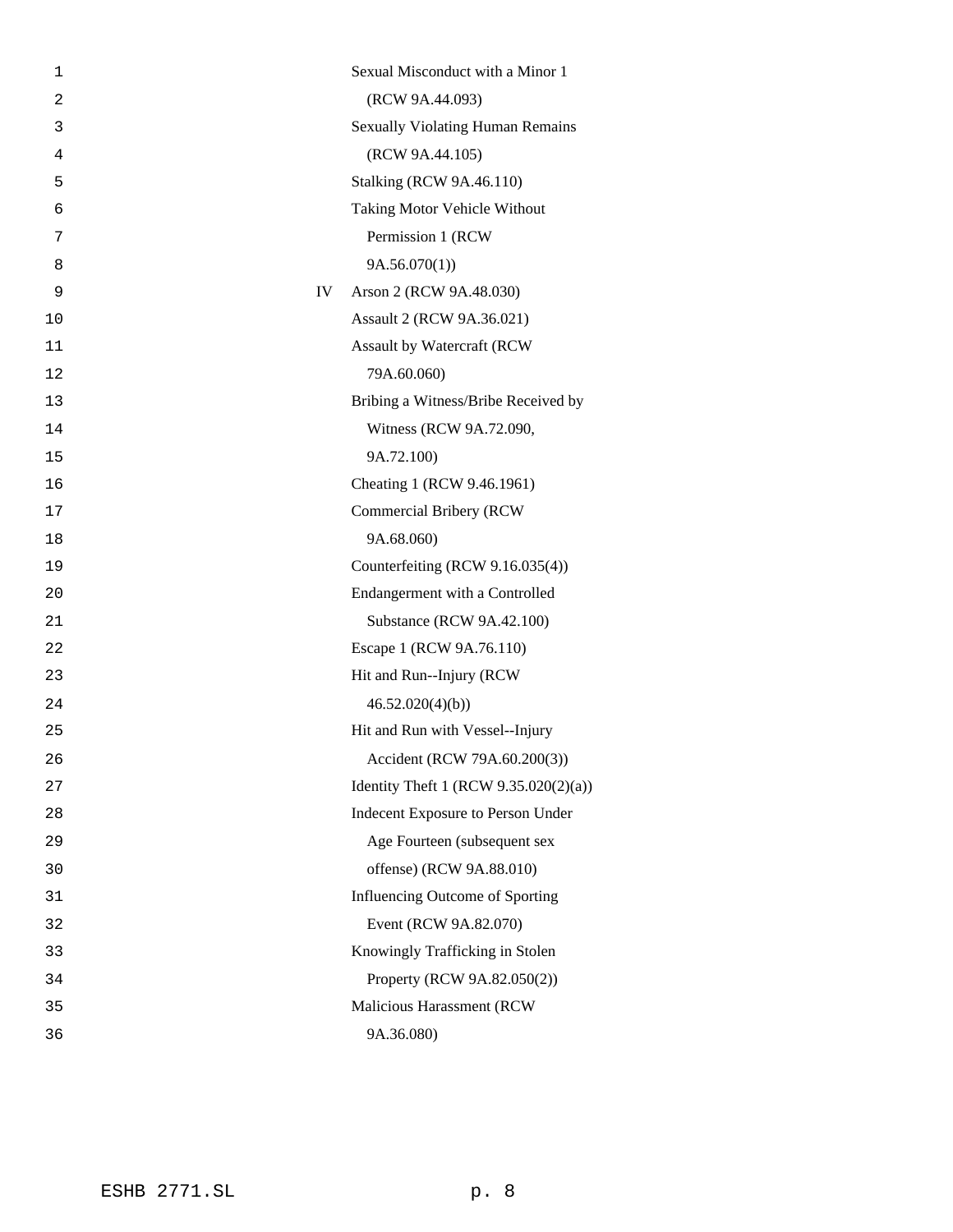| 1  | Manufacture, deliver, or possess with  |
|----|----------------------------------------|
| 2  | intent to deliver narcotics from       |
| 3  | Schedule III, IV, or V or              |
| 4  | nonnarcotics from Schedule I-V         |
| 5  | (except marijuana, amphetamine,        |
| 6  | methamphetamines, or                   |
| 7  | flunitrazepam) (RCW                    |
| 8  | 69.50.401(a)(1) (iii) through $(v)$ )  |
| 9  | <b>Residential Burglary (RCW</b>       |
| 10 | 9A.52.025)                             |
| 11 | Robbery 2 (RCW 9A.56.210)              |
| 12 | Theft of Livestock 1 (RCW 9A.56.080)   |
| 13 | Threats to Bomb (RCW 9.61.160)         |
| 14 | Unlawful factoring of a credit card or |
| 15 | payment card transaction (RCW          |
| 16 | 9A.56.290(4)(b)                        |
| 17 | Unlawful transaction of health         |
| 18 | coverage as a health care service      |
| 19 | contractor (RCW 48.44.016(3))          |
| 20 | Unlawful transaction of health         |
| 21 | coverage as a health maintenance       |
| 22 | organization (RCW 48.46.033(3))        |
| 23 | Unlawful transaction of insurance      |
| 24 | business (RCW 48.15.023(3))            |
| 25 | Unlicensed practice as an insurance    |
| 26 | professional (RCW 48.17.063(3))        |
| 27 | Use of Proceeds of Criminal            |
| 28 | Profiteering (RCW 9A.82.080 (1)        |
| 29 | and $(2)$ )                            |
| 30 | Vehicular Assault, by being under the  |
| 31 | influence of intoxicating liquor or    |
| 32 | any drug, or by the operation or       |
| 33 | driving of a vehicle in a reckless     |
| 34 | manner (RCW 46.61.522)                 |
| 35 | Willful Failure to Return from         |
| 36 | Furlough (RCW 72.66.060)               |
|    |                                        |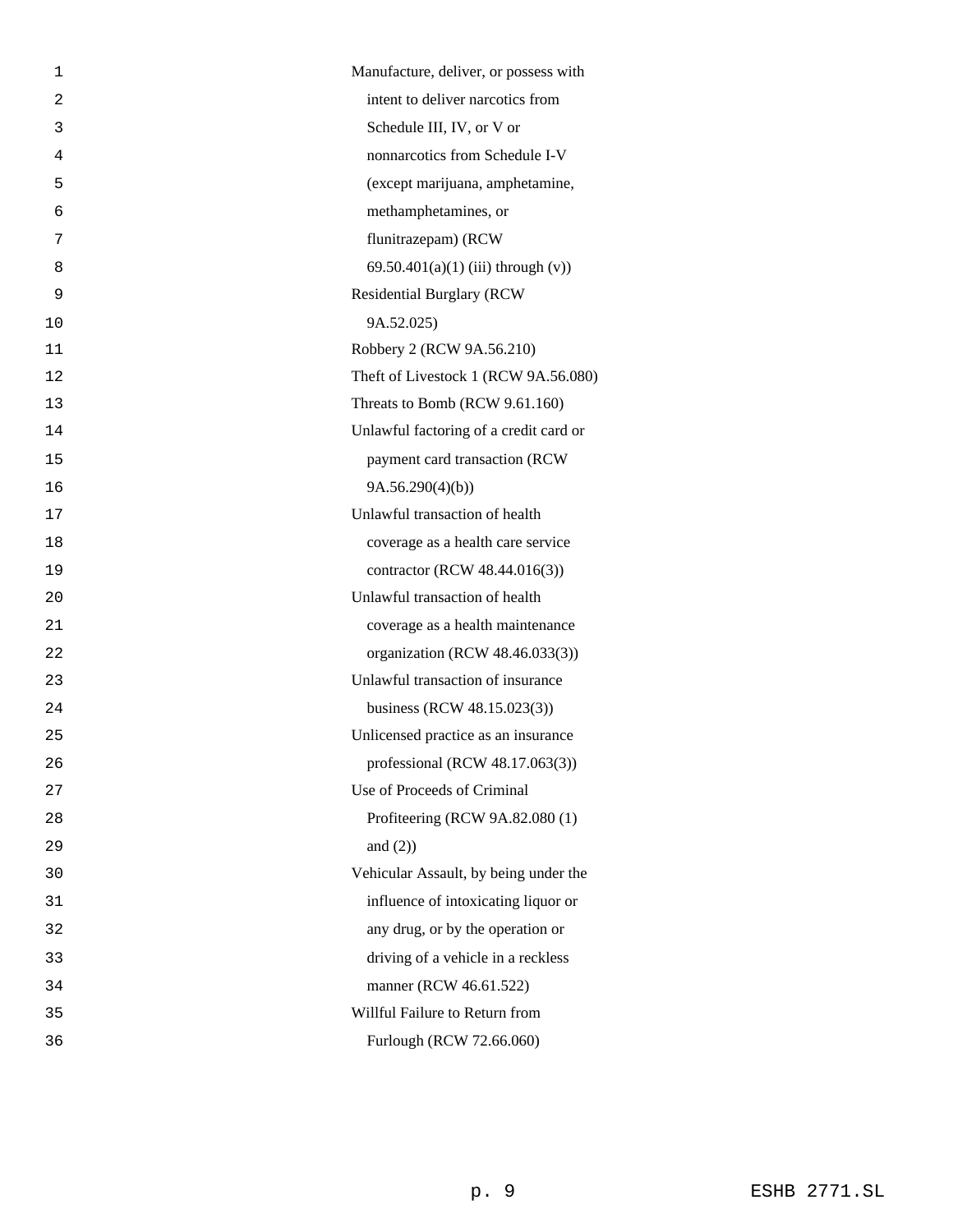| 1              | III | Abandonment of dependent person 2           |
|----------------|-----|---------------------------------------------|
| $\overline{2}$ |     | (RCW 9A.42.070)                             |
| 3              |     | Assault 3 (RCW 9A.36.031)                   |
| 4              |     | Assault of a Child 3 (RCW 9A.36.140)        |
| 5              |     | Bail Jumping with class B or C Felony       |
| 6              |     | (RCW 9A.76.170(3)(c))                       |
| 7              |     | Burglary 2 (RCW 9A.52.030)                  |
| 8              |     | Communication with a Minor for              |
| 9              |     | <b>Immoral Purposes (RCW)</b>               |
| 10             |     | 9.68A.090)                                  |
| 11             |     | Criminal Gang Intimidation (RCW             |
| 12             |     | 9A.46.120)                                  |
| 13             |     | Criminal Mistreatment 2 (RCW                |
| 14             |     | 9A.42.030)                                  |
| 15             |     | Custodial Assault (RCW 9A.36.100)           |
| 16             |     | Cyberstalking (subsequent conviction        |
| 17             |     | or threat of death) (section $1(3)$ of this |
| 18             |     | act)                                        |
| 19             |     | Delivery of a material in lieu of a         |
| 20             |     | controlled substance (RCW                   |
| 21             |     | 69.50.401(c)                                |
| 22             |     | Escape 2 (RCW 9A.76.120)                    |
| 23             |     | Extortion 2 (RCW 9A.56.130)                 |
| 24             |     | Harassment (RCW 9A.46.020)                  |
| 25             |     | Intimidating a Public Servant (RCW          |
| 26             |     | 9A.76.180)                                  |
| 27             |     | Introducing Contraband 2 (RCW               |
| 28             |     | 9A.76.150)                                  |
| 29             |     | Maintaining a Dwelling or Place for         |
| 30             |     | <b>Controlled Substances (RCW)</b>          |
| 31             |     | 69.50.402(a)(6)                             |
| 32             |     | Malicious Injury to Railroad Property       |
| 33             |     | (RCW 81.60.070)                             |
| 34             |     | Manufacture, deliver, or possess with       |
| 35             |     | intent to deliver marijuana (RCW            |
| 36             |     | 69.50.401(a)(1)(iii)                        |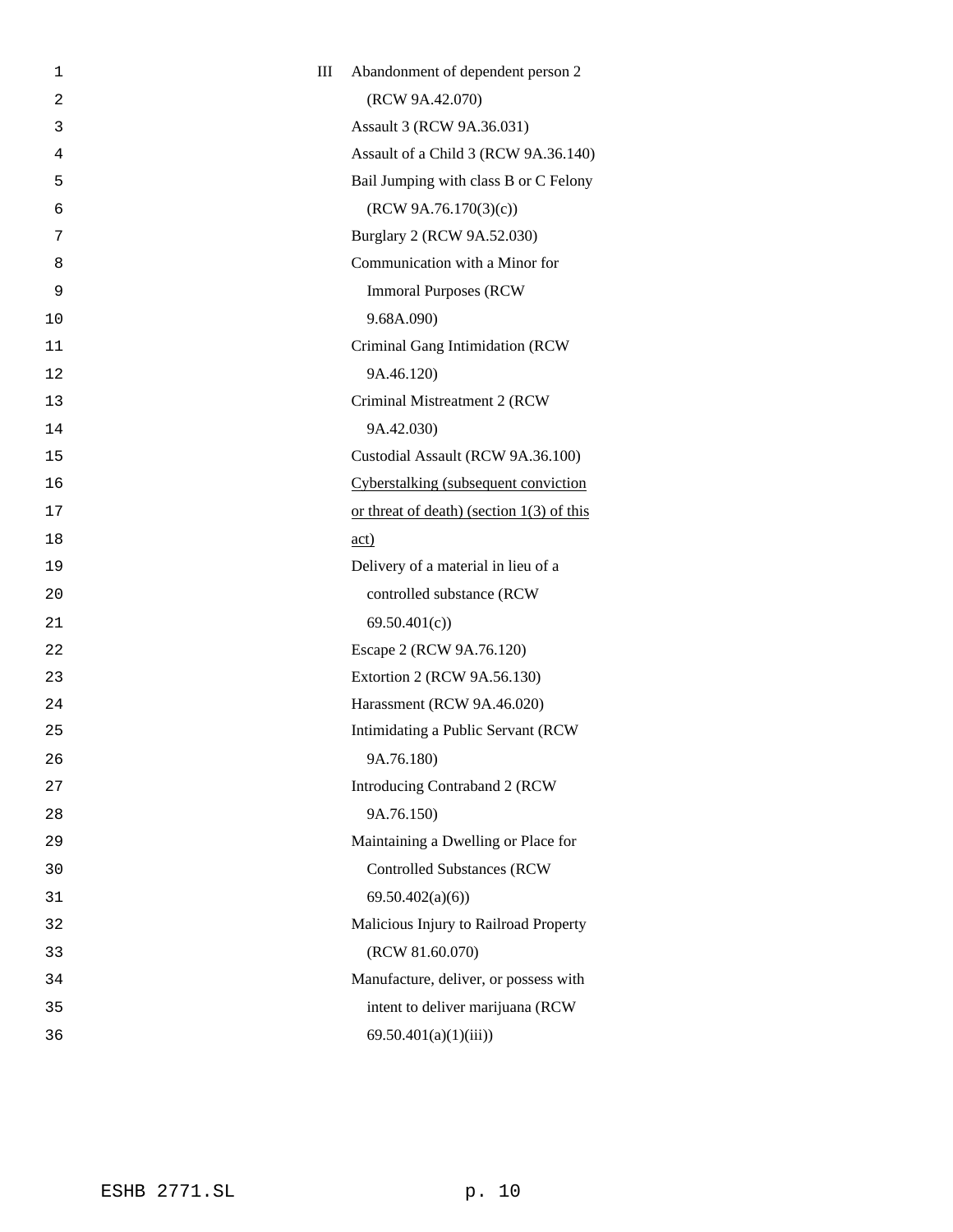| 1              | Manufacture, distribute, or possess    |
|----------------|----------------------------------------|
| $\overline{2}$ | with intent to distribute an           |
| 3              | imitation controlled substance         |
| 4              | (RCW 69.52.030(1))                     |
| 5              | Patronizing a Juvenile Prostitute      |
| 6              | (RCW 9.68A.100)                        |
| 7              | Perjury 2 (RCW 9A.72.030)              |
| 8              | Possession of Incendiary Device (RCW   |
| 9              | 9.40.120                               |
| 10             | Possession of Machine Gun or Short-    |
| 11             | Barreled Shotgun or Rifle (RCW         |
| 12             | 9.41.190)                              |
| 13             | Promoting Prostitution 2 (RCW          |
| 14             | 9A.88.080)                             |
| 15             | Recklessly Trafficking in Stolen       |
| 16             | Property (RCW 9A.82.050(1))            |
| 17             | Securities Act violation (RCW)         |
| 18             | 21.20.400)                             |
| 19             | Tampering with a Witness (RCW          |
| 20             | 9A.72.120)                             |
| 21             | Telephone Harassment (subsequent       |
| 22             | conviction or threat of death)         |
| 23             | (RCW 9.61.230)                         |
| 24             | Theft of Livestock 2 (RCW 9A.56.080)   |
| 25             | Unlawful Imprisonment (RCW             |
| 26             | 9A.40.040)                             |
| 27             | Unlawful possession of firearm in the  |
| 28             | second degree (RCW                     |
| 29             | 9.41.040(1)(b)                         |
| 30             | Unlawful Use of Building for Drug      |
| 31             | Purposes (RCW 69.53.010)               |
| 32             | Vehicular Assault, by the operation or |
| 33             | driving of a vehicle with disregard    |
| 34             | for the safety of others (RCW          |
| 35             | 46.61.522                              |
| 36             | Willful Failure to Return from Work    |
| 37             | Release (RCW 72.65.070)                |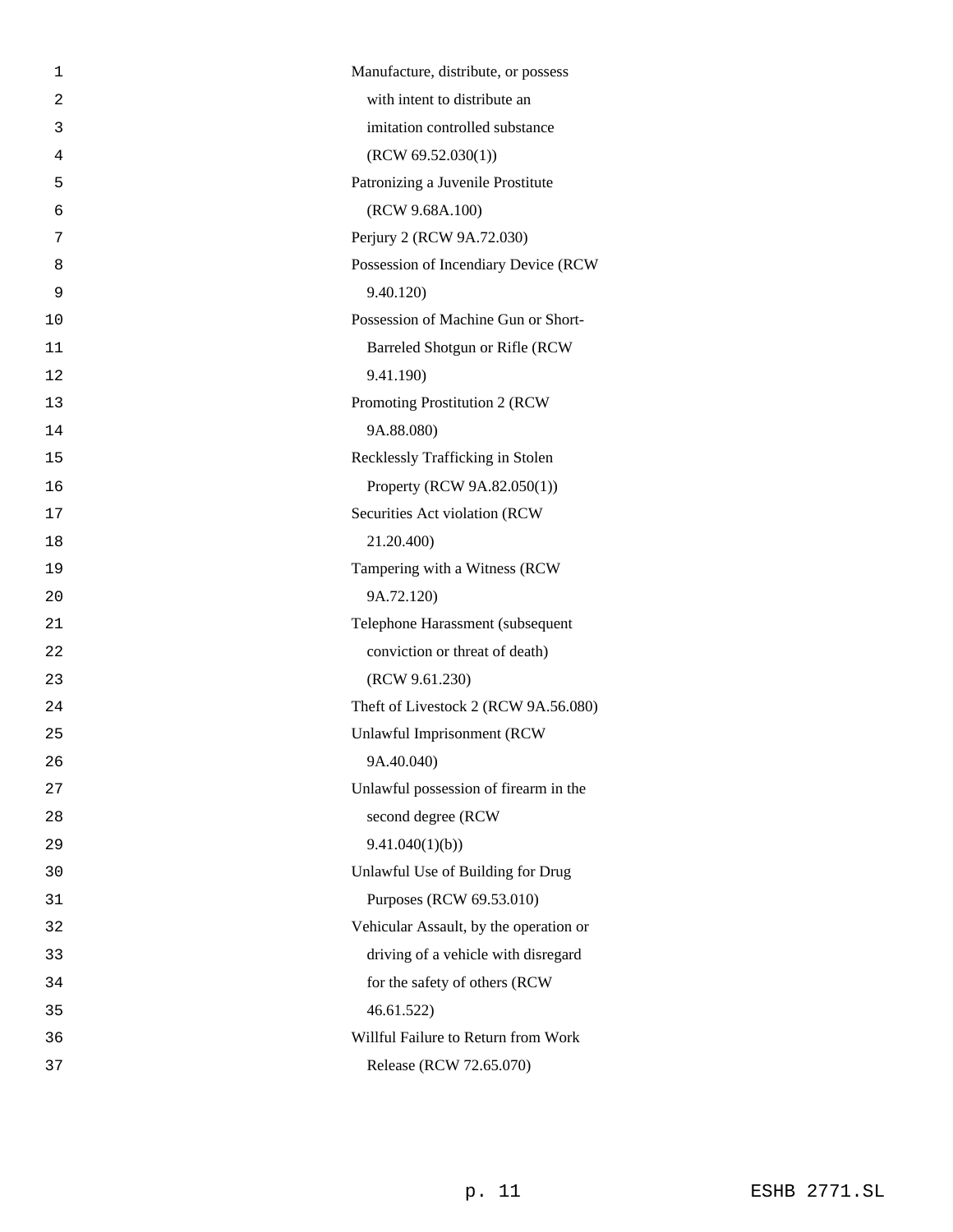| 1              | $\mathbf{I}$ | <b>Computer Trespass 1 (RCW)</b>          |
|----------------|--------------|-------------------------------------------|
| $\overline{2}$ |              | 9A.52.110)                                |
| 3              |              | Counterfeiting (RCW 9.16.035(3))          |
| 4              |              | Create, deliver, or possess a counterfeit |
| 5              |              | controlled substance (RCW                 |
| 6              |              | 69.50.401(b)                              |
| 7              |              | <b>Escape from Community Custody</b>      |
| 8              |              | (RCW 72.09.310)                           |
| 9              |              | Health Care False Claims (RCW             |
| 10             |              | 48.80.030)                                |
| 11             |              | Identity Theft 2 (RCW 9.35.020(2)(b))     |
| 12             |              | <b>Improperly Obtaining Financial</b>     |
| 13             |              | Information (RCW 9.35.010)                |
| 14             |              | Malicious Mischief 1 (RCW                 |
| 15             |              | 9A.48.070)                                |
| 16             |              | Possession of controlled substance that   |
| 17             |              | is either heroin or narcotics from        |
| 18             |              | Schedule I or II or flunitrazepam         |
| 19             |              | from Schedule IV (RCW                     |
| 20             |              | 69.50.401(d)                              |
| 21             |              | Possession of phencyclidine (PCP)         |
| 22             |              | (RCW 69.50.401(d))                        |
| 23             |              | Possession of Stolen Property 1 (RCW      |
| 24             |              | 9A.56.150)                                |
| 25             |              | Theft 1 (RCW 9A.56.030)                   |
| 26             |              | Theft of Rental, Leased, or Lease-        |
| 27             |              | purchased Property (valued at one         |
| 28             |              | thousand five hundred dollars or          |
| 29             |              | more) (RCW 9A.56.096(4))                  |
| 30             |              | Trafficking in Insurance Claims (RCW      |
| 31             |              | 48.30A.015)                               |
| 32             |              | Unlawful factoring of a credit card or    |
| 33             |              | payment card transaction (RCW             |
| 34             |              | 9A.56.290(4)(a)                           |
| 35             |              | Unlawful Practice of Law (RCW             |
| 36             |              | 2.48.180)                                 |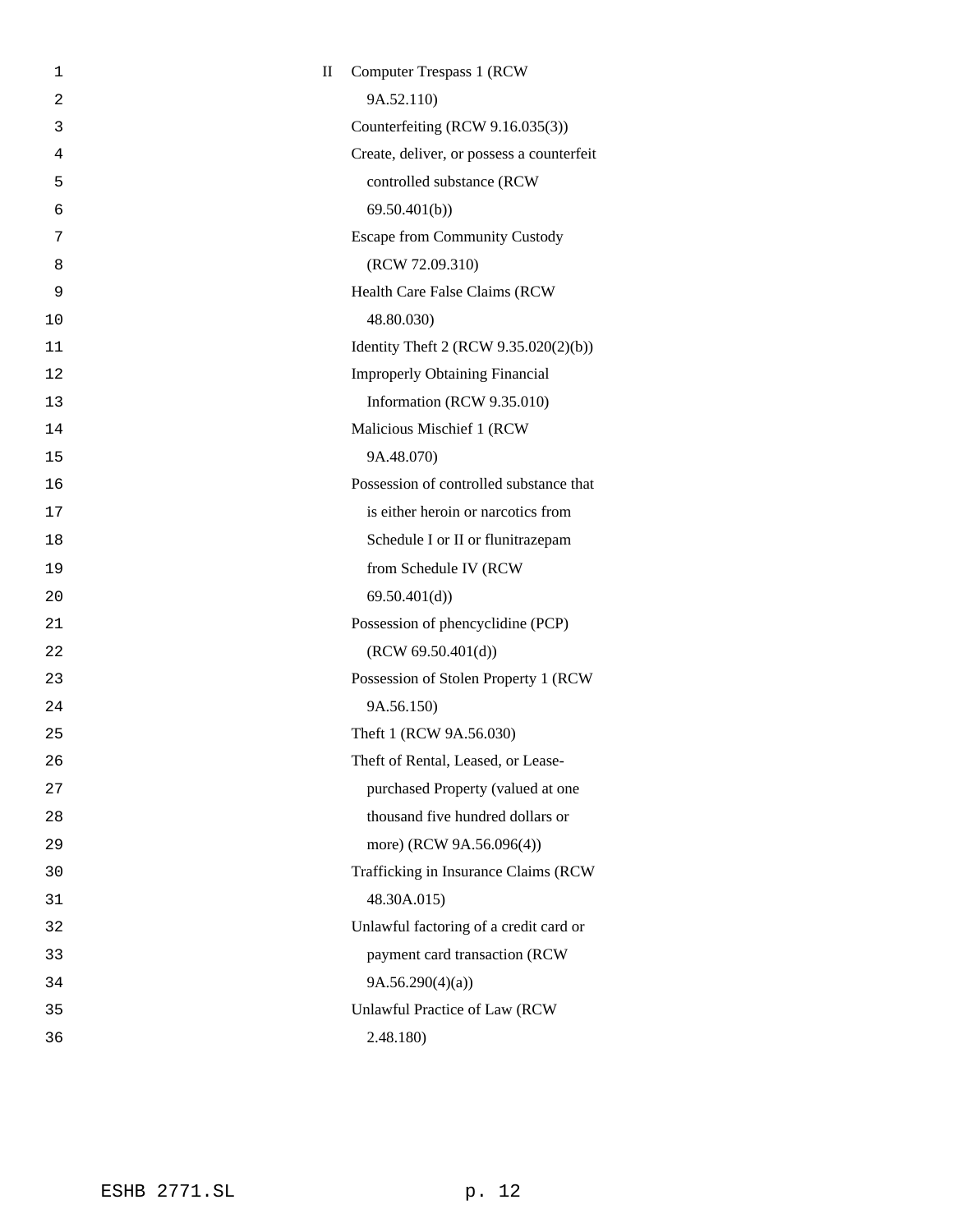| 1  |   | Unlicensed Practice of a Profession or |
|----|---|----------------------------------------|
| 2  |   | Business (RCW 18.130.190(7))           |
| 3  | Ι | Attempting to Elude a Pursuing Police  |
| 4  |   | Vehicle (RCW 46.61.024)                |
| 5  |   | False Verification for Welfare (RCW    |
| 6  |   | 74.08.055)                             |
| 7  |   | Forged Prescription (RCW 69.41.020)    |
| 8  |   | Forged Prescription for a Controlled   |
| 9  |   | Substance (RCW 69.50.403)              |
| 10 |   | Forgery (RCW 9A.60.020)                |
| 11 |   | Fraudulent Creation or Revocation of a |
| 12 |   | Mental Health Advance Directive        |
| 13 |   | (RCW 9A.60.060)                        |
| 14 |   | Malicious Mischief 2 (RCW              |
| 15 |   | 9A.48.080)                             |
| 16 |   | Mineral Trespass (RCW 78.44.330)       |
| 17 |   | Possess Controlled Substance that is a |
| 18 |   | Narcotic from Schedule III, IV, or     |
| 19 |   | V or Non-narcotic from Schedule        |
| 20 |   | I-V (except phencyclidine or           |
| 21 |   | flunitrazepam) (RCW                    |
| 22 |   | 69.50.401(d)                           |
| 23 |   | Possession of Stolen Property 2 (RCW   |
| 24 |   | 9A.56.160)                             |
| 25 |   | Reckless Burning 1 (RCW 9A.48.040)     |
| 26 |   | <b>Taking Motor Vehicle Without</b>    |
| 27 |   | Permission 2 (RCW                      |
| 28 |   | 9A.56.070(2)                           |
| 29 |   | Theft 2 (RCW 9A.56.040)                |
| 30 |   | Theft of Rental, Leased, or Lease-     |
| 31 |   | purchased Property (valued at two      |
| 32 |   | hundred fifty dollars or more but      |
| 33 |   | less than one thousand five            |
| 34 |   | hundred dollars) (RCW                  |
| 35 |   | 9A.56.096(4)                           |
|    |   |                                        |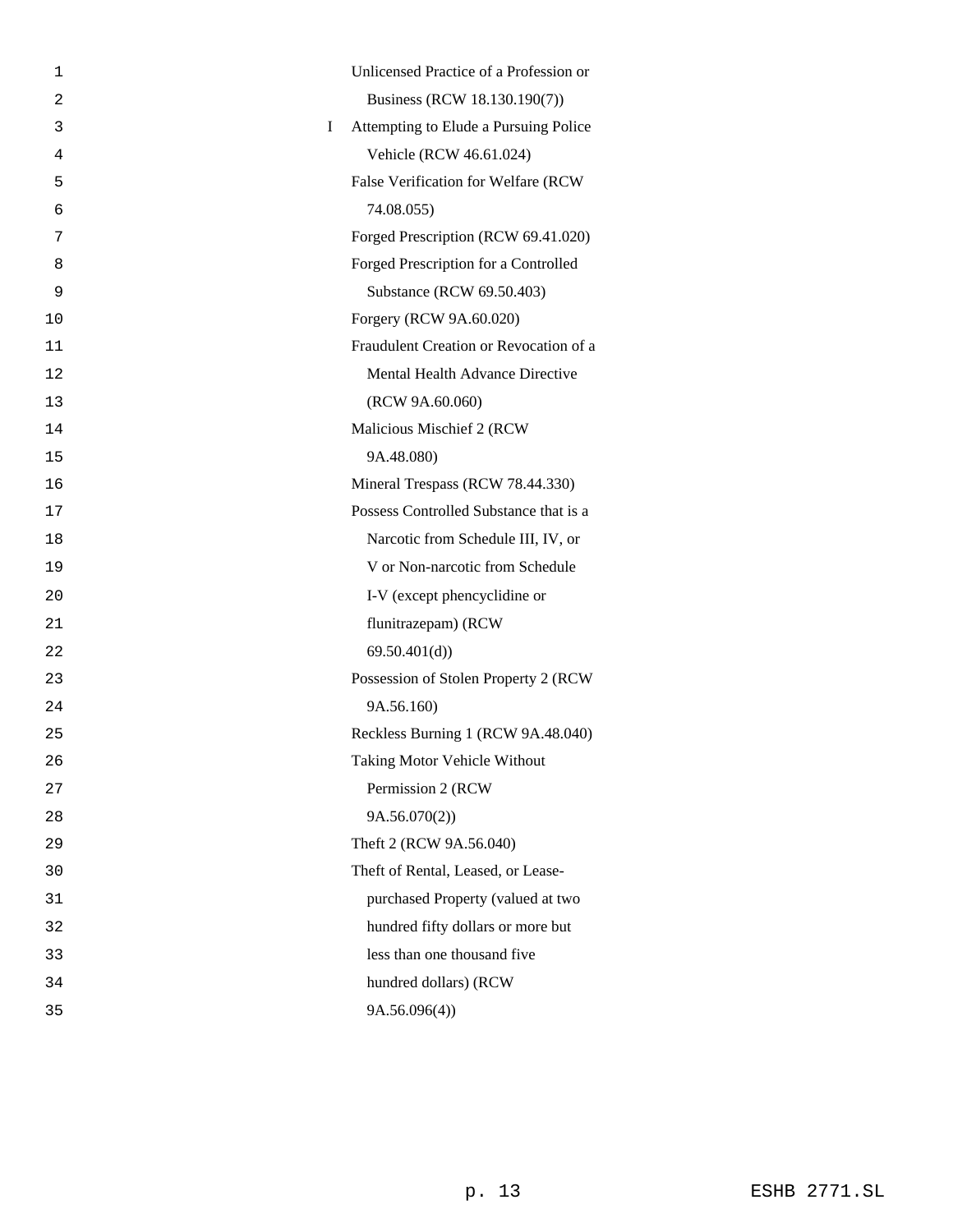| 1        | Transaction of insurance business                                       |  |
|----------|-------------------------------------------------------------------------|--|
| 2        | beyond the scope of licensure                                           |  |
| 3        | (RCW 48.17.063(4))                                                      |  |
| 4        | Unlawful Issuance of Checks or Drafts                                   |  |
| 5        | (RCW 9A.56.060)                                                         |  |
| 6        | <b>Unlawful Possession of Fictitious</b>                                |  |
| 7        | Identification (RCW 9A.56.320)                                          |  |
| 8        | Unlawful Possession of Instruments of                                   |  |
| 9        | Financial Fraud (RCW                                                    |  |
| 10       | 9A.56.320)                                                              |  |
| 11       | Unlawful Possession of Payment                                          |  |
| 12       | Instruments (RCW 9A.56.320)                                             |  |
| 13       | Unlawful Possession of a Personal                                       |  |
| 14       | <b>Identification Device (RCW</b>                                       |  |
| 15       | 9A.56.320)                                                              |  |
| 16       | <b>Unlawful Production of Payment</b>                                   |  |
| 17       | Instruments (RCW 9A.56.320)                                             |  |
| 18       | Unlawful Use of Food Stamps (RCW                                        |  |
| 19       | $9.91.140(2)$ and (3))                                                  |  |
| 20       | Vehicle Prowl 1 (RCW 9A.52.095)                                         |  |
| 21       | RCW 9.94A.515 and 2003 c 335 s 5, 2003 c 283 s 33, 2003 c<br>Sec. 3.    |  |
| 22       | 267 s 3, 2003 c 250 s 14, 2003 c 119 s 8, 2003 c 53 s 56, and 2003 c 52 |  |
| 23       | 4 are each reenacted and amended to read as follows:<br>S               |  |
|          |                                                                         |  |
| 24       | <b>TABLE 2</b>                                                          |  |
| 25       | CRIMES INCLUDED WITHIN                                                  |  |
| 26       | EACH SERIOUSNESS LEVEL                                                  |  |
| 27       | <b>Aggravated Murder 1 (RCW</b><br>XVI                                  |  |
| 28       | 10.95.020)                                                              |  |
| 29<br>30 | Homicide by abuse (RCW 9A.32.055)<br>XV<br>Malicious explosion 1 (RCW   |  |
|          |                                                                         |  |
| 31       | 70.74.280(1)<br>Murder 1 (RCW 9A.32.030)                                |  |
| 32<br>33 | Murder 2 (RCW 9A.32.050)<br><b>XIV</b>                                  |  |
| 34       | Trafficking 1 (RCW 9A.40.100(1))                                        |  |
|          |                                                                         |  |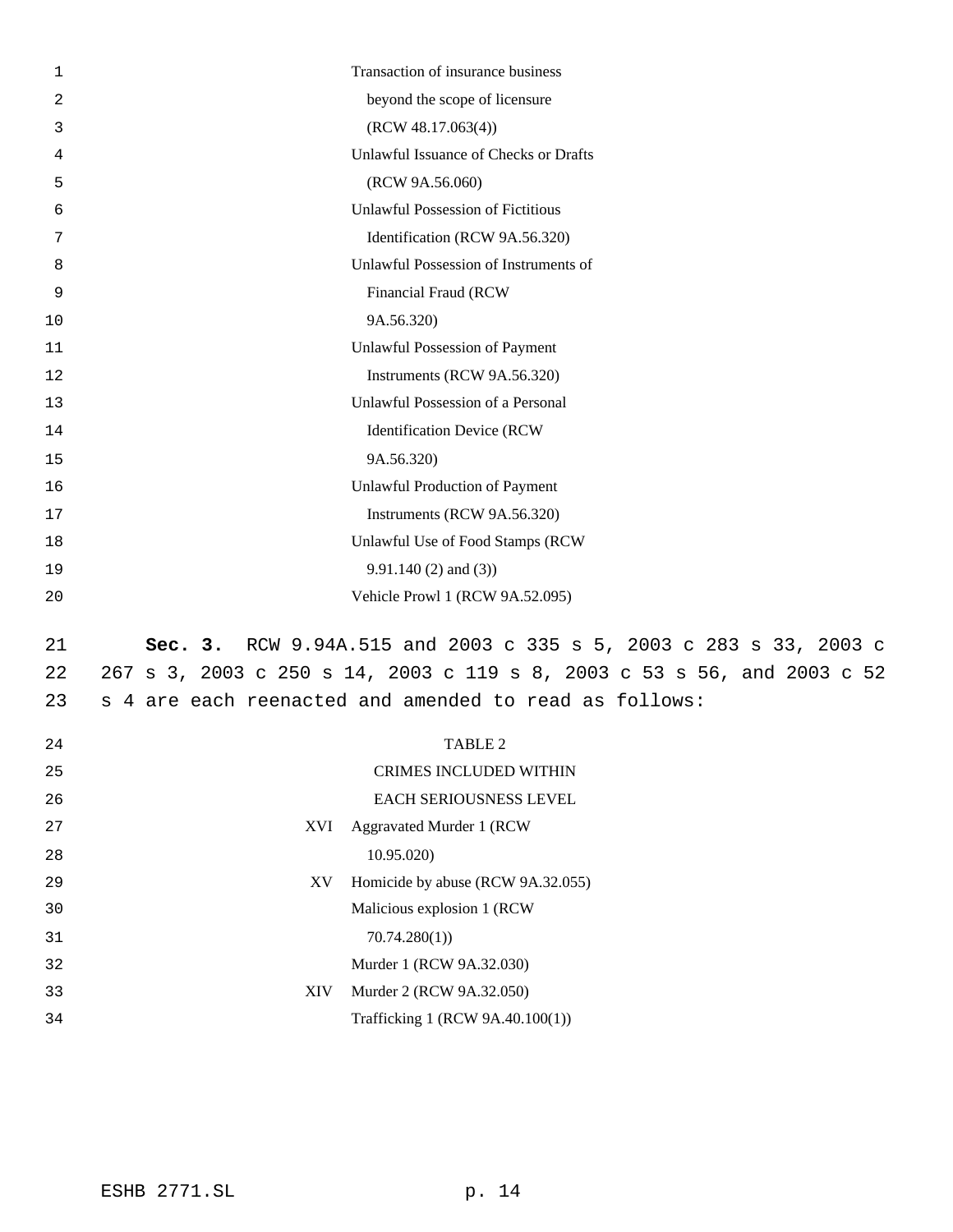| 1  | XIII | Malicious explosion 2 (RCW)             |
|----|------|-----------------------------------------|
| 2  |      | 70.74.280(2)                            |
| 3  |      | Malicious placement of an explosive 1   |
| 4  |      | (RCW 70.74.270(1))                      |
| 5  | XII  | Assault 1 (RCW 9A.36.011)               |
| 6  |      | Assault of a Child 1 (RCW 9A.36.120)    |
| 7  |      | Malicious placement of an imitation     |
| 8  |      | device 1 (RCW 70.74.272(1)(a))          |
| 9  |      | Rape 1 (RCW 9A.44.040)                  |
| 10 |      | Rape of a Child 1 (RCW 9A.44.073)       |
| 11 |      | Trafficking 2 (RCW 9A.40.100(2))        |
| 12 | XI   | Manslaughter 1 (RCW 9A.32.060)          |
| 13 |      | Rape 2 (RCW 9A.44.050)                  |
| 14 |      | Rape of a Child 2 (RCW 9A.44.076)       |
| 15 | X    | Child Molestation 1 (RCW 9A.44.083)     |
| 16 |      | Indecent Liberties (with forcible       |
| 17 |      | compulsion) (RCW                        |
| 18 |      | 9A.44.100(1)(a)                         |
| 19 |      | Kidnapping 1 (RCW 9A.40.020)            |
| 20 |      | Leading Organized Crime (RCW            |
| 21 |      | 9A.82.060(1)(a)                         |
| 22 |      | Malicious explosion 3 (RCW              |
| 23 |      | 70.74.280(3)                            |
| 24 |      | <b>Sexually Violent Predator Escape</b> |
| 25 |      | (RCW 9A.76.115)                         |
| 26 | IX   | Assault of a Child 2 (RCW 9A.36.130)    |
| 27 |      | Explosive devices prohibited (RCW       |
| 28 |      | 70.74.180)                              |
| 29 |      | Hit and Run--Death (RCW                 |
| 30 |      | 46.52.020(4)(a)                         |
| 31 |      | Homicide by Watercraft, by being        |
| 32 |      | under the influence of intoxicating     |
| 33 |      | liquor or any drug (RCW                 |
| 34 |      | 79A.60.050)                             |
| 35 |      | Inciting Criminal Profiteering (RCW     |
| 36 |      | 9A.82.060(1)(b)                         |
|    |      |                                         |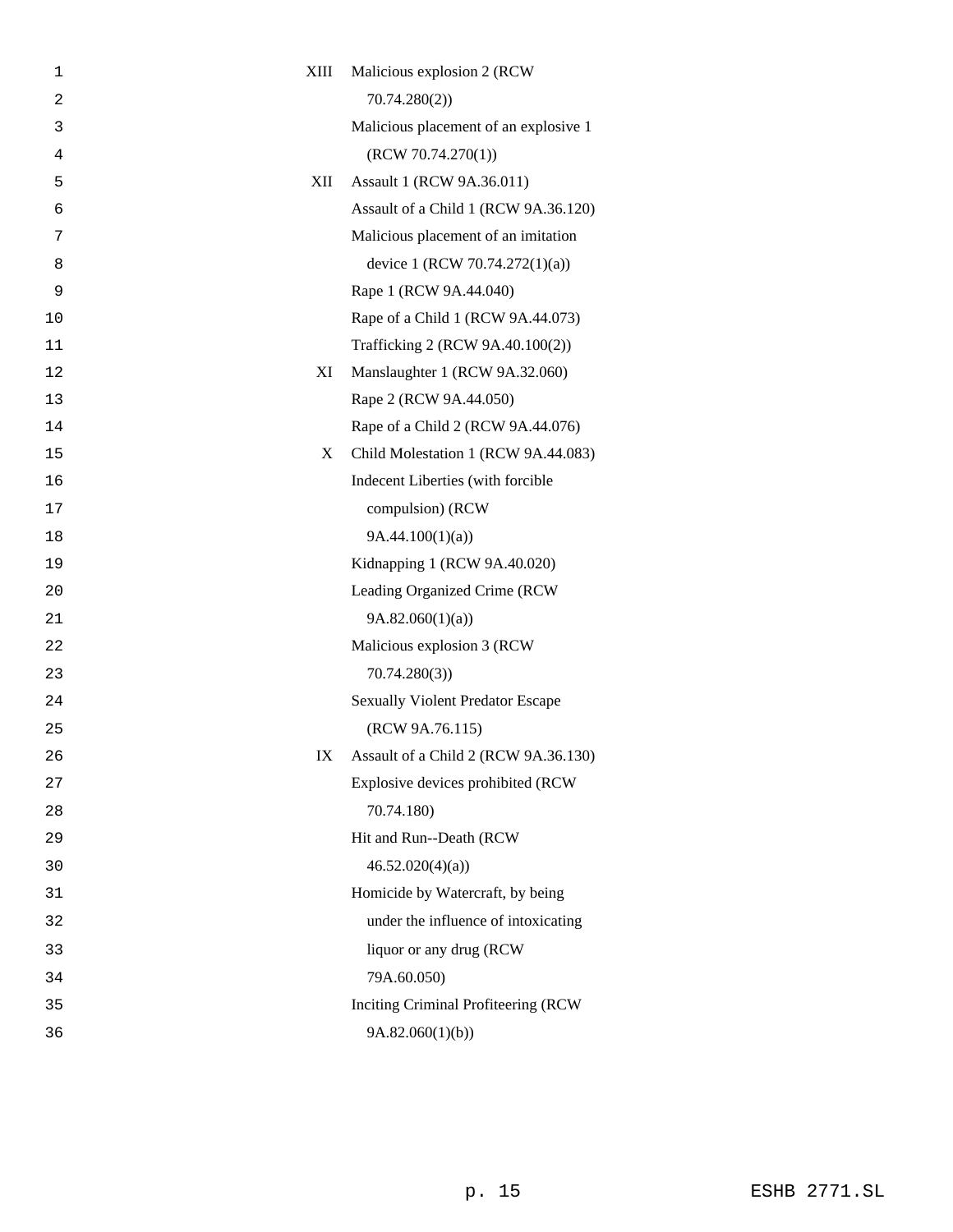| 1  |             | Malicious placement of an explosive 2 |
|----|-------------|---------------------------------------|
| 2  |             | (RCW 70.74.270(2))                    |
| 3  |             | Robbery 1 (RCW 9A.56.200)             |
| 4  |             | Sexual Exploitation (RCW 9.68A.040)   |
| 5  |             | Vehicular Homicide, by being under    |
| 6  |             | the influence of intoxicating         |
| 7  |             | liquor or any drug (RCW               |
| 8  |             | 46.61.520)                            |
| 9  | <b>VIII</b> | Arson 1 (RCW 9A.48.020)               |
| 10 |             | Homicide by Watercraft, by the        |
| 11 |             | operation of any vessel in a          |
| 12 |             | reckless manner (RCW                  |
| 13 |             | 79A.60.050)                           |
| 14 |             | Manslaughter 2 (RCW 9A.32.070)        |
| 15 |             | Promoting Prostitution 1 (RCW         |
| 16 |             | 9A.88.070)                            |
| 17 |             | Theft of Ammonia (RCW 69.55.010)      |
| 18 |             | Vehicular Homicide, by the operation  |
| 19 |             | of any vehicle in a reckless          |
| 20 |             | manner (RCW 46.61.520)                |
| 21 | VII         | Burglary 1 (RCW 9A.52.020)            |
| 22 |             | Child Molestation 2 (RCW 9A.44.086)   |
| 23 |             | Civil Disorder Training (RCW          |
| 24 |             | 9A.48.120)                            |
| 25 |             | Dealing in depictions of minor        |
| 26 |             | engaged in sexually explicit          |
| 27 |             | conduct (RCW 9.68A.050)               |
| 28 |             | Drive-by Shooting (RCW 9A.36.045)     |
| 29 |             | Homicide by Watercraft, by disregard  |
| 30 |             | for the safety of others (RCW         |
| 31 |             | 79A.60.050)                           |
| 32 |             | Indecent Liberties (without forcible  |
| 33 |             | compulsion) (RCW 9A.44.100(1)         |
| 34 |             | $(b)$ and $(c)$ )                     |
| 35 |             | Introducing Contraband 1 (RCW         |
| 36 |             | 9A.76.140)                            |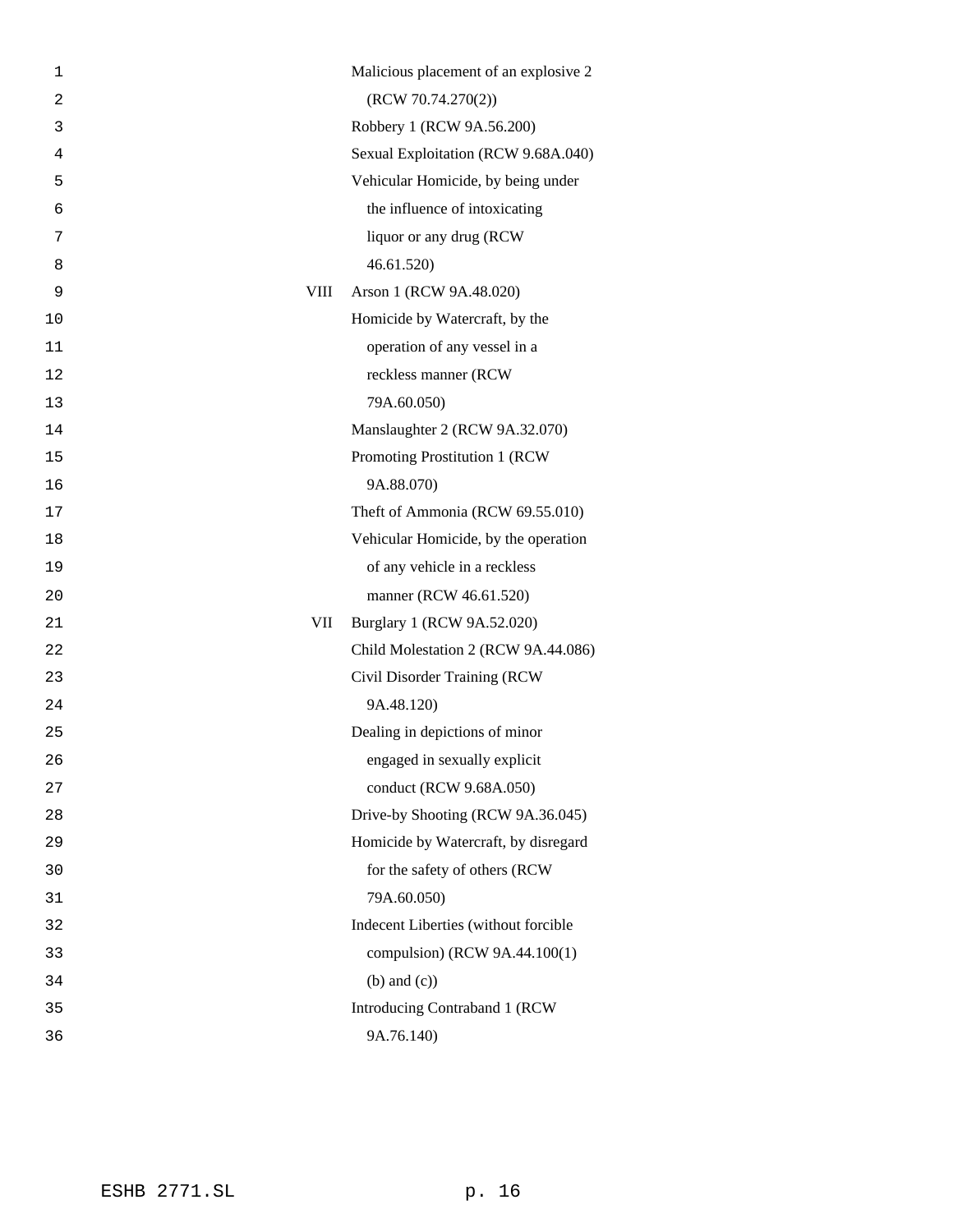| 1              | Malicious placement of an explosive 3   |
|----------------|-----------------------------------------|
| $\overline{2}$ | (RCW 70.74.270(3))                      |
| 3              | Sending, bringing into state depictions |
| 4              | of minor engaged in sexually            |
| 5              | explicit conduct (RCW                   |
| 6              | 9.68A.060)                              |
| 7              | Unlawful Possession of a Firearm in     |
| 8              | the first degree (RCW)                  |
| 9              | 9.41.040(1)                             |
| 10             | Use of a Machine Gun in Commission      |
| 11             | of a Felony (RCW 9.41.225)              |
| 12             | Vehicular Homicide, by disregard for    |
| 13             | the safety of others (RCW               |
| 14             | 46.61.520)                              |
| 15             | Bail Jumping with Murder 1 (RCW<br>VI   |
| 16             | 9A.76.170(3)(a)                         |
| 17             | Bribery (RCW 9A.68.010)                 |
| 18             | Incest 1 (RCW $9A.64.020(1)$ )          |
| 19             | Intimidating a Judge (RCW               |
| 20             | 9A.72.160)                              |
| 21             | Intimidating a Juror/Witness (RCW       |
| 22             | 9A.72.110, 9A.72.130)                   |
| 23             | Malicious placement of an imitation     |
| 24             | device 2 (RCW 70.74.272(1)(b))          |
| 25             | Rape of a Child 3 (RCW 9A.44.079)       |
| 26             | Theft of a Firearm (RCW 9A.56.300)      |
| 27             | Unlawful Storage of Ammonia (RCW        |
| 28             | 69.55.020)                              |
| 29             | Abandonment of dependent person 1<br>V  |
| 30             | (RCW 9A.42.060)                         |
| 31             | Advancing money or property for         |
| 32             | extortionate extension of credit        |
| 33             | (RCW 9A.82.030)                         |
| 34             | Bail Jumping with class A Felony        |
| 35             | (RCW 9A.76.170(3)(b))                   |
| 36             | Child Molestation 3 (RCW 9A.44.089)     |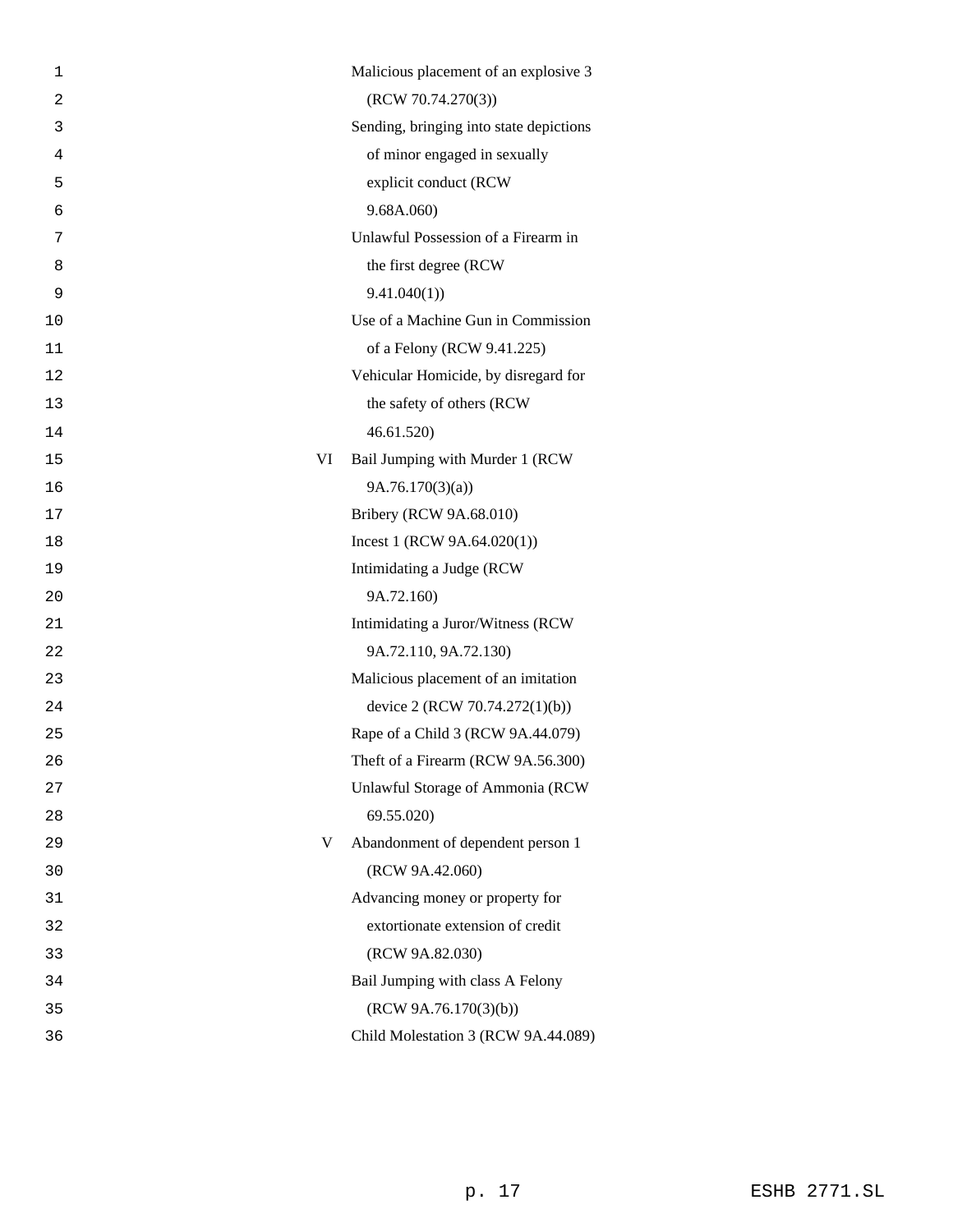| 1              | Criminal Mistreatment 1 (RCW            |
|----------------|-----------------------------------------|
| $\overline{2}$ | 9A.42.020)                              |
| 3              | Custodial Sexual Misconduct 1 (RCW      |
| 4              | 9A.44.160)                              |
| 5              | Domestic Violence Court Order           |
| 6              | Violation (RCW 10.99.040,               |
| 7              | 10.99.050, 26.09.300, 26.10.220,        |
| 8              | 26.26.138, 26.50.110, 26.52.070,        |
| 9              | or 74.34.145)                           |
| 10             | Extortion 1 (RCW 9A.56.120)             |
| 11             | <b>Extortionate Extension of Credit</b> |
| 12             | (RCW 9A.82.020)                         |
| 13             | <b>Extortionate Means to Collect</b>    |
| 14             | <b>Extensions of Credit (RCW</b>        |
| 15             | 9A.82.040)                              |
| 16             | Incest 2 (RCW $9A.64.020(2)$ )          |
| 17             | Kidnapping 2 (RCW 9A.40.030)            |
| 18             | Perjury 1 (RCW 9A.72.020)               |
| 19             | Persistent prison misbehavior (RCW      |
| 20             | 9.94.070)                               |
| 21             | Possession of a Stolen Firearm (RCW     |
| 22             | 9A.56.310)                              |
| 23             | Rape 3 (RCW 9A.44.060)                  |
| 24             | Rendering Criminal Assistance 1         |
| 25             | (RCW 9A.76.070)                         |
| 26             | Sexual Misconduct with a Minor 1        |
| 27             | (RCW 9A.44.093)                         |
| 28             | <b>Sexually Violating Human Remains</b> |
| 29             | (RCW 9A.44.105)                         |
| 30             | <b>Stalking (RCW 9A.46.110)</b>         |
| 31             | Taking Motor Vehicle Without            |
| 32             | Permission 1 (RCW 9A.56.070)            |
| 33             | IV<br>Arson 2 (RCW 9A.48.030)           |
| 34             | Assault 2 (RCW 9A.36.021)               |
| 35             | Assault by Watercraft (RCW              |
| 36             | 79A.60.060)                             |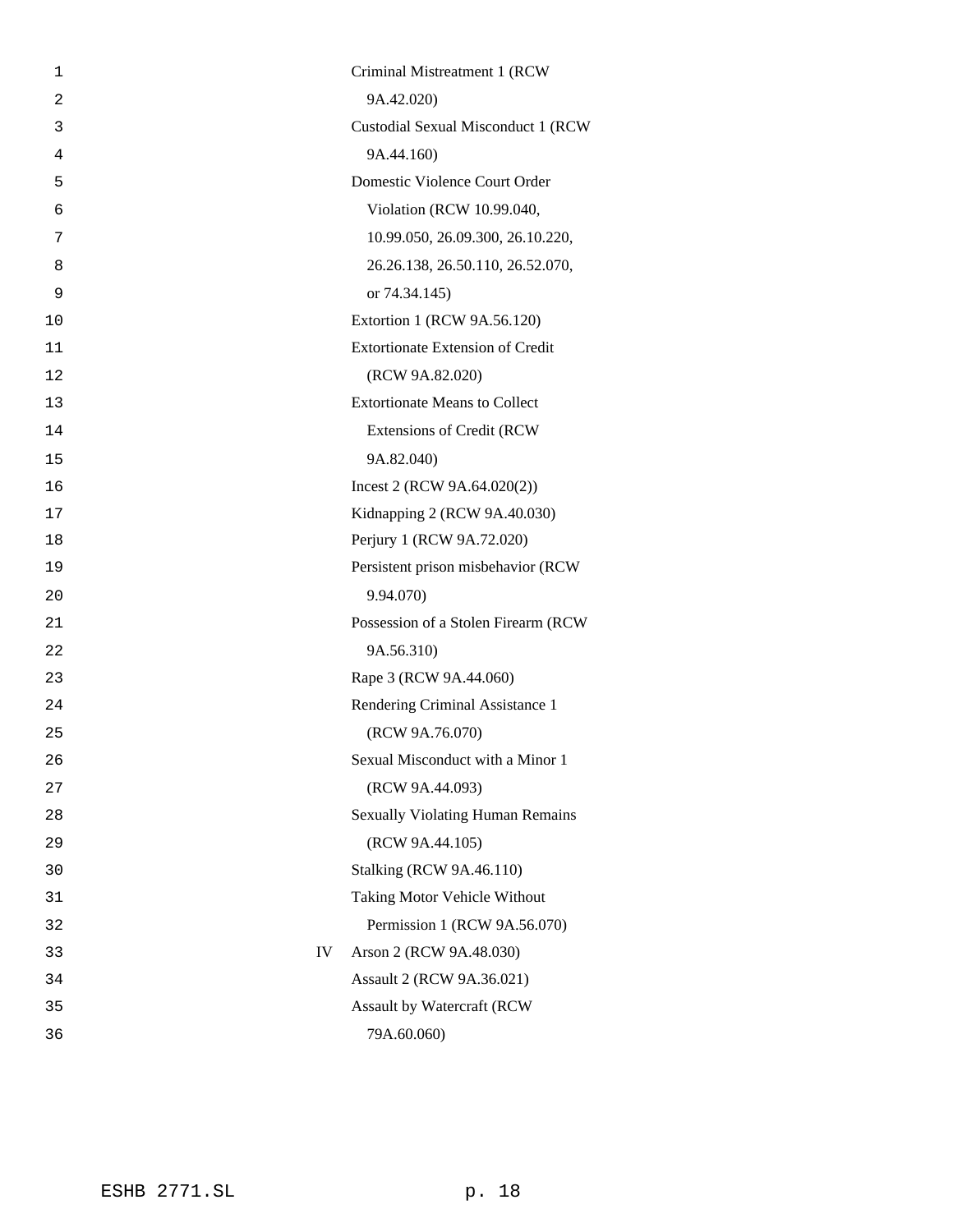| 1  | Bribing a Witness/Bribe Received by    |
|----|----------------------------------------|
| 2  | Witness (RCW 9A.72.090,                |
| 3  | 9A.72.100)                             |
| 4  | Cheating 1 (RCW 9.46.1961)             |
| 5  | Commercial Bribery (RCW                |
| 6  | 9A.68.060)                             |
| 7  | Counterfeiting (RCW 9.16.035(4))       |
| 8  | Endangerment with a Controlled         |
| 9  | Substance (RCW 9A.42.100)              |
| 10 | Escape 1 (RCW 9A.76.110)               |
| 11 | Hit and Run--Injury (RCW               |
| 12 | 46.52.020(4)(b)                        |
| 13 | Hit and Run with Vessel--Injury        |
| 14 | Accident (RCW 79A.60.200(3))           |
| 15 | Identity Theft 1 (RCW 9.35.020(2))     |
| 16 | Indecent Exposure to Person Under      |
| 17 | Age Fourteen (subsequent sex           |
| 18 | offense) (RCW 9A.88.010)               |
| 19 | Influencing Outcome of Sporting        |
| 20 | Event (RCW 9A.82.070)                  |
| 21 | Malicious Harassment (RCW              |
| 22 | 9A.36.080)                             |
| 23 | <b>Residential Burglary (RCW</b>       |
| 24 | 9A.52.025)                             |
| 25 | Robbery 2 (RCW 9A.56.210)              |
| 26 | Theft of Livestock 1 (RCW 9A.56.080)   |
| 27 | Threats to Bomb (RCW 9.61.160)         |
| 28 | Trafficking in Stolen Property 1 (RCW) |
| 29 | 9A.82.050)                             |
| 30 | Unlawful factoring of a credit card or |
| 31 | payment card transaction (RCW          |
| 32 | 9A.56.290(4)(b)                        |
| 33 | Unlawful transaction of health         |
| 34 | coverage as a health care service      |
| 35 | contractor (RCW 48.44.016(3))          |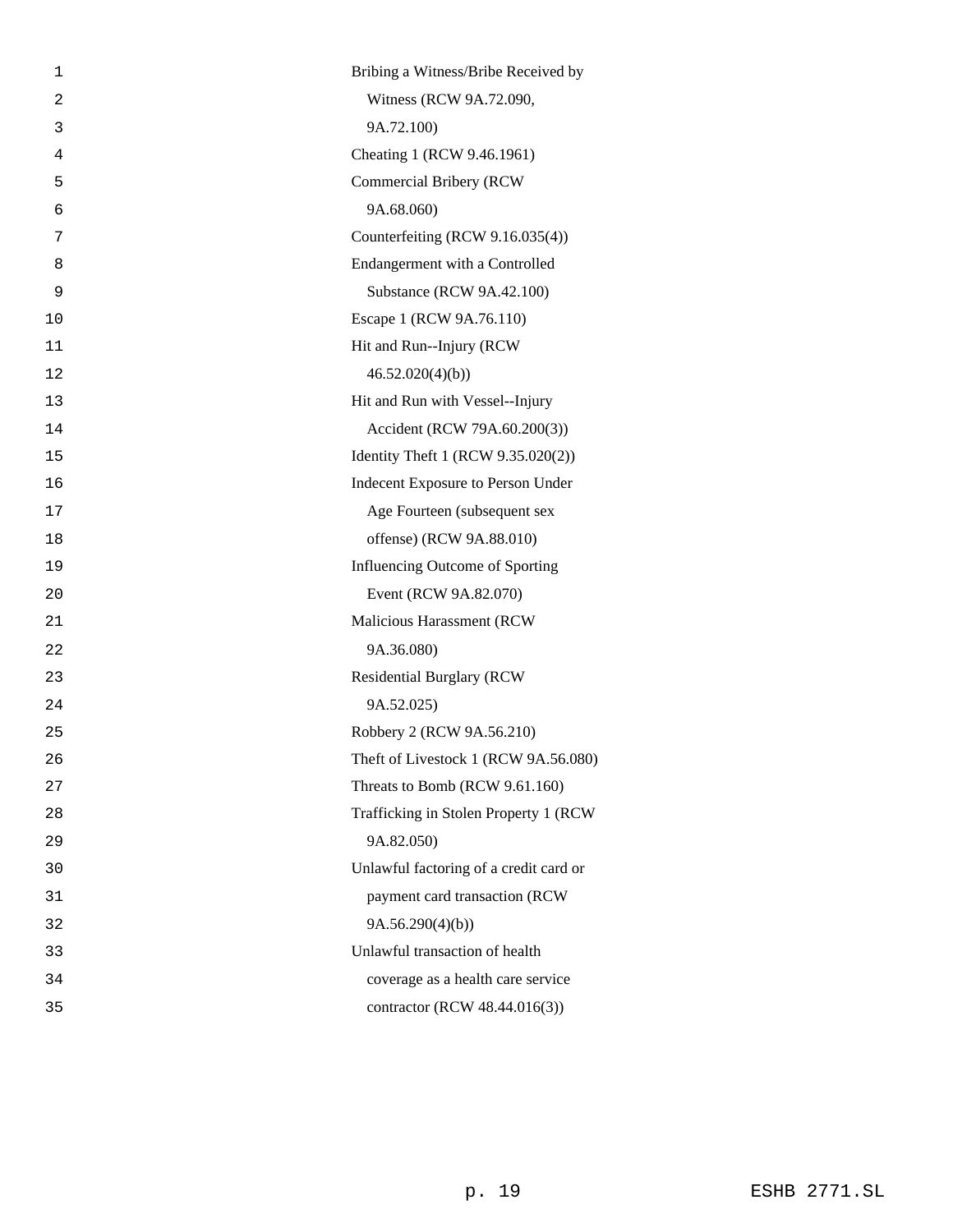| 1  | Unlawful transaction of health              |
|----|---------------------------------------------|
| 2  | coverage as a health maintenance            |
| 3  | organization (RCW 48.46.033(3))             |
| 4  | Unlawful transaction of insurance           |
| 5  | business (RCW 48.15.023(3))                 |
| 6  | Unlicensed practice as an insurance         |
| 7  | professional (RCW 48.17.063(3))             |
| 8  | Use of Proceeds of Criminal                 |
| 9  | Profiteering (RCW 9A.82.080 (1)             |
| 10 | and $(2)$ )                                 |
| 11 | Vehicular Assault, by being under the       |
| 12 | influence of intoxicating liquor or         |
| 13 | any drug, or by the operation or            |
| 14 | driving of a vehicle in a reckless          |
| 15 | manner (RCW 46.61.522)                      |
| 16 | Willful Failure to Return from              |
| 17 | Furlough (RCW 72.66.060)                    |
| 18 | III<br>Abandonment of dependent person 2    |
| 19 | (RCW 9A.42.070)                             |
| 20 | Assault 3 (RCW 9A.36.031)                   |
| 21 | Assault of a Child 3 (RCW 9A.36.140)        |
| 22 | Bail Jumping with class B or C Felony       |
| 23 | (RCW 9A.76.170(3)(c))                       |
| 24 | Burglary 2 (RCW 9A.52.030)                  |
| 25 | Communication with a Minor for              |
| 26 | <b>Immoral Purposes (RCW)</b>               |
| 27 | 9.68A.090)                                  |
| 28 | Criminal Gang Intimidation (RCW             |
| 29 | 9A.46.120)                                  |
| 30 | Criminal Mistreatment 2 (RCW                |
| 31 | 9A.42.030)                                  |
| 32 | Custodial Assault (RCW 9A.36.100)           |
| 33 | Cyberstalking (subsequent conviction        |
| 34 | or threat of death) (section $1(3)$ of this |
| 35 | $\underline{\text{act}}$                    |
| 36 | Escape 2 (RCW 9A.76.120)                    |
| 37 | Extortion 2 (RCW 9A.56.130)                 |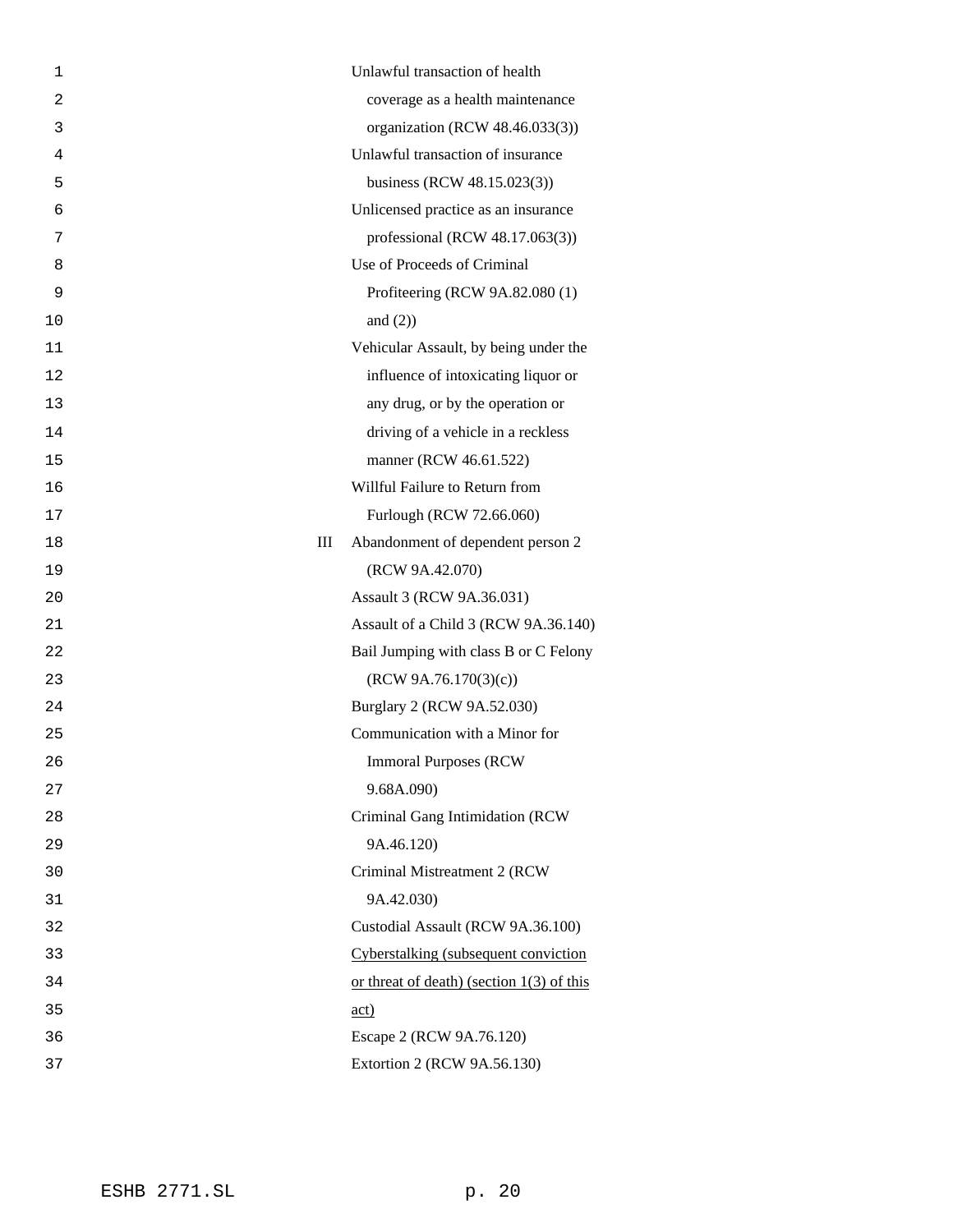| 1              | Harassment (RCW 9A.46.020)             |
|----------------|----------------------------------------|
| $\overline{a}$ | Intimidating a Public Servant (RCW     |
| 3              | 9A.76.180)                             |
| 4              | Introducing Contraband 2 (RCW          |
| 5              | 9A.76.150)                             |
| 6              | Malicious Injury to Railroad Property  |
| 7              | (RCW 81.60.070)                        |
| 8              | Patronizing a Juvenile Prostitute      |
| 9              | (RCW 9.68A.100)                        |
| 10             | Perjury 2 (RCW 9A.72.030)              |
| 11             | Possession of Incendiary Device (RCW   |
| 12             | 9.40.120)                              |
| 13             | Possession of Machine Gun or Short-    |
| 14             | Barreled Shotgun or Rifle (RCW         |
| 15             | 9.41.190)                              |
| 16             | Promoting Prostitution 2 (RCW          |
| 17             | 9A.88.080)                             |
| 18             | Securities Act violation (RCW          |
| 19             | 21.20.400)                             |
| 20             | Tampering with a Witness (RCW          |
| 21             | 9A.72.120)                             |
| 22             | Telephone Harassment (subsequent       |
| 23             | conviction or threat of death)         |
| 24             | (RCW 9.61.230(2))                      |
| 25             | Theft of Livestock 2 (RCW 9A.56.083)   |
| 26             | Trafficking in Stolen Property 2 (RCW  |
| 27             | 9A.82.055)                             |
| 28             | <b>Unlawful Imprisonment (RCW</b>      |
| 29             | 9A.40.040)                             |
| 30             | Unlawful possession of firearm in the  |
| 31             | second degree (RCW 9.41.040(2))        |
| 32             | Vehicular Assault, by the operation or |
| 33             | driving of a vehicle with disregard    |
| 34             | for the safety of others (RCW          |
| 35             | 46.61.522                              |
| 36             | Willful Failure to Return from Work    |
| 37             | Release (RCW 72.65.070)                |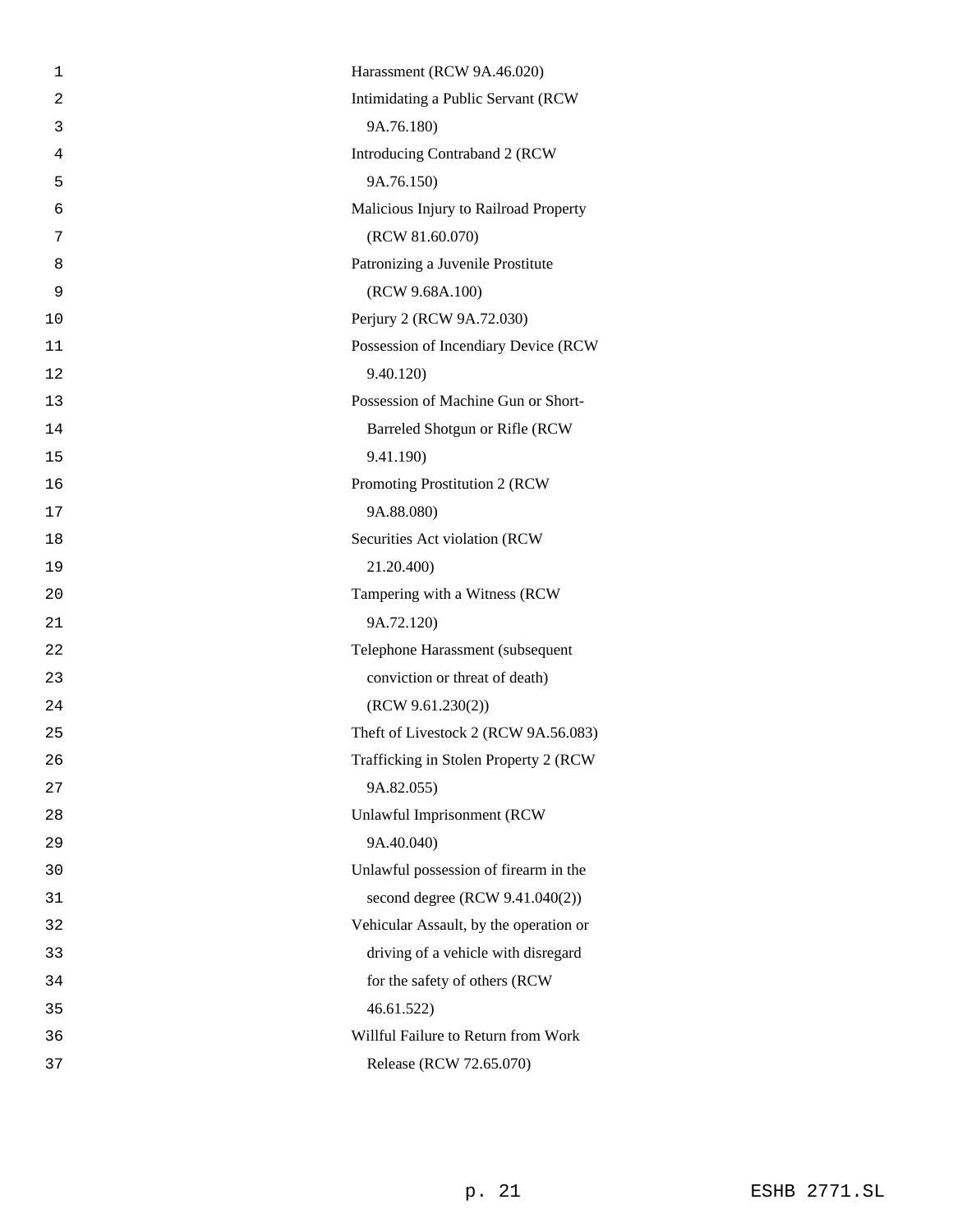| 1  | $\mathbf{I}$ | <b>Computer Trespass 1 (RCW)</b>       |
|----|--------------|----------------------------------------|
| 2  |              | 9A.52.110)                             |
| 3  |              | Counterfeiting (RCW 9.16.035(3))       |
| 4  |              | <b>Escape from Community Custody</b>   |
| 5  |              | (RCW 72.09.310)                        |
| 6  |              | Health Care False Claims (RCW          |
| 7  |              | 48.80.030)                             |
| 8  |              | Identity Theft 2 (RCW 9.35.020(3))     |
| 9  |              | <b>Improperly Obtaining Financial</b>  |
| 10 |              | Information (RCW 9.35.010)             |
| 11 |              | Malicious Mischief 1 (RCW              |
| 12 |              | 9A.48.070)                             |
| 13 |              | Possession of Stolen Property 1 (RCW   |
| 14 |              | 9A.56.150)                             |
| 15 |              | Theft 1 (RCW 9A.56.030)                |
| 16 |              | Theft of Rental, Leased, or Lease-     |
| 17 |              | purchased Property (valued at one      |
| 18 |              | thousand five hundred dollars or       |
| 19 |              | more) (RCW 9A.56.096(5)(a))            |
| 20 |              | Trafficking in Insurance Claims (RCW   |
| 21 |              | 48.30A.015)                            |
| 22 |              | Unlawful factoring of a credit card or |
| 23 |              | payment card transaction (RCW          |
| 24 |              | 9A.56.290(4)(a)                        |
| 25 |              | <b>Unlawful Practice of Law (RCW)</b>  |
| 26 |              | 2.48.180)                              |
| 27 |              | Unlicensed Practice of a Profession or |
| 28 |              | Business (RCW 18.130.190(7))           |
| 29 | L            | Attempting to Elude a Pursuing Police  |
| 30 |              | Vehicle (RCW 46.61.024)                |
| 31 |              | False Verification for Welfare (RCW    |
| 32 |              | 74.08.055)                             |
| 33 |              | Forgery (RCW 9A.60.020)                |
| 34 |              | Fraudulent Creation or Revocation of a |
| 35 |              | Mental Health Advance Directive        |
| 36 |              | (RCW 9A.60.060)                        |
|    |              |                                        |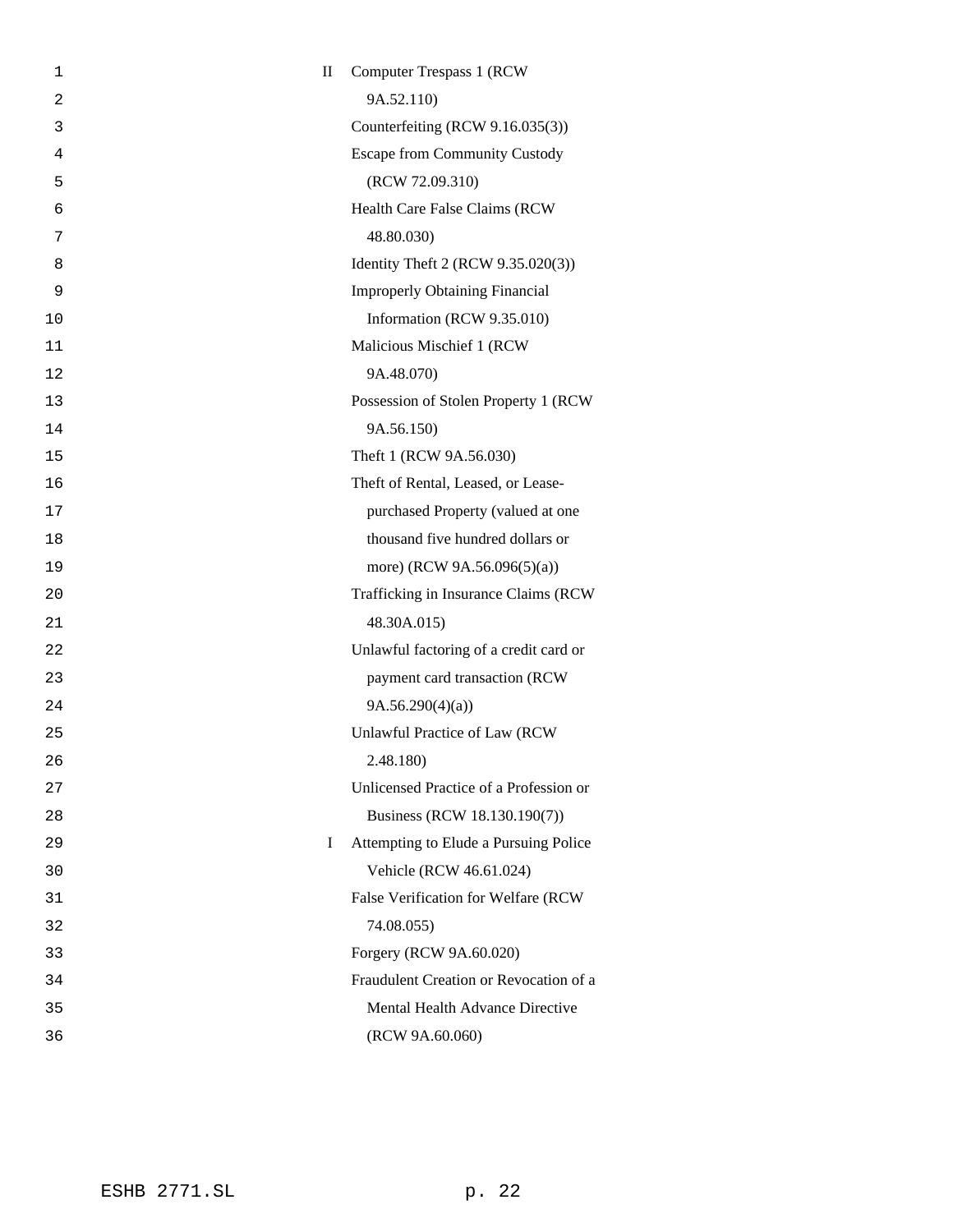| 1  | Malicious Mischief 2 (RCW)                 |
|----|--------------------------------------------|
| 2  | 9A.48.080)                                 |
| 3  | Mineral Trespass (RCW 78.44.330)           |
| 4  | Possession of Stolen Property 2 (RCW       |
| 5  | 9A.56.160)                                 |
| 6  | Reckless Burning 1 (RCW 9A.48.040)         |
| 7  | Taking Motor Vehicle Without               |
| 8  | Permission 2 (RCW 9A.56.075)               |
| 9  | Theft 2 (RCW 9A.56.040)                    |
| 10 | Theft of Rental, Leased, or Lease-         |
| 11 | purchased Property (valued at two          |
| 12 | hundred fifty dollars or more but          |
| 13 | less than one thousand five                |
| 14 | hundred dollars) (RCW                      |
| 15 | 9A.56.096(5)(b)                            |
| 16 | Transaction of insurance business          |
| 17 | beyond the scope of licensure              |
| 18 | (RCW 48.17.063(4))                         |
| 19 | Unlawful Issuance of Checks or Drafts      |
| 20 | (RCW 9A.56.060)                            |
| 21 | <b>Unlawful Possession of Fictitious</b>   |
| 22 | Identification (RCW 9A.56.320)             |
| 23 | Unlawful Possession of Instruments of      |
| 24 | Financial Fraud (RCW                       |
| 25 | 9A.56.320)                                 |
| 26 | <b>Unlawful Possession of Payment</b>      |
| 27 | Instruments (RCW 9A.56.320)                |
| 28 | Unlawful Possession of a Personal          |
| 29 | <b>Identification Device (RCW</b>          |
| 30 | 9A.56.320)                                 |
| 31 | Unlawful Production of Payment             |
| 32 | Instruments (RCW 9A.56.320)                |
| 33 | <b>Unlawful Trafficking in Food Stamps</b> |
| 34 | (RCW 9.91.142)                             |
| 35 | Unlawful Use of Food Stamps (RCW           |
| 36 | 9.91.144)                                  |
| 37 | Vehicle Prowl 1 (RCW 9A.52.095)            |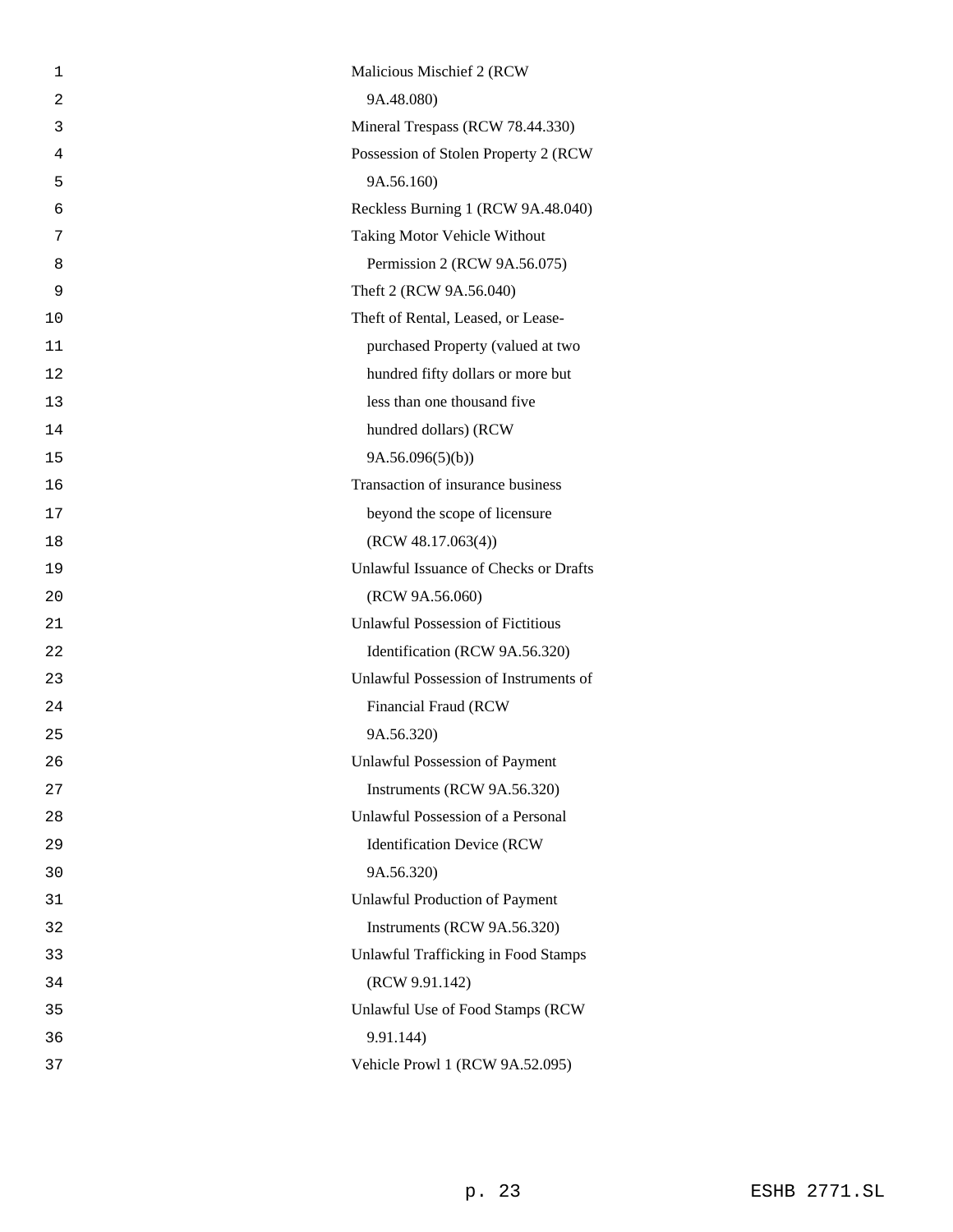**Sec. 4.** RCW 9A.46.060 and 1999 c 180 s 7 are each amended to read as follows: As used in this chapter, "harassment" may include but is not limited to any of the following crimes: (1) Harassment (RCW 9A.46.020); (2) Malicious harassment (RCW 9A.36.080); (3) Telephone harassment (RCW 9.61.230); (4) Assault in the first degree (RCW 9A.36.011); (5) Assault of a child in the first degree (RCW 9A.36.120); (6) Assault in the second degree (RCW 9A.36.021); (7) Assault of a child in the second degree (RCW 9A.36.130); (8) Assault in the fourth degree (RCW 9A.36.041); (9) Reckless endangerment (RCW 9A.36.050); (10) Extortion in the first degree (RCW 9A.56.120); (11) Extortion in the second degree (RCW 9A.56.130); (12) Coercion (RCW 9A.36.070); (13) Burglary in the first degree (RCW 9A.52.020); (14) Burglary in the second degree (RCW 9A.52.030); (15) Criminal trespass in the first degree (RCW 9A.52.070); (16) Criminal trespass in the second degree (RCW 9A.52.080); (17) Malicious mischief in the first degree (RCW 9A.48.070); (18) Malicious mischief in the second degree (RCW 9A.48.080); (19) Malicious mischief in the third degree (RCW 9A.48.090); (20) Kidnapping in the first degree (RCW 9A.40.020); (21) Kidnapping in the second degree (RCW 9A.40.030); (22) Unlawful imprisonment (RCW 9A.40.040); (23) Rape in the first degree (RCW 9A.44.040); (24) Rape in the second degree (RCW 9A.44.050); (25) Rape in the third degree (RCW 9A.44.060); (26) Indecent liberties (RCW 9A.44.100); (27) Rape of a child in the first degree (RCW 9A.44.073); (28) Rape of a child in the second degree (RCW 9A.44.076); (29) Rape of a child in the third degree (RCW 9A.44.079); (30) Child molestation in the first degree (RCW 9A.44.083); (31) Child molestation in the second degree (RCW 9A.44.086); (32) Child molestation in the third degree (RCW 9A.44.089); (33) Stalking (RCW 9A.46.110); (34) Cyberstalking (section 1 of this act);